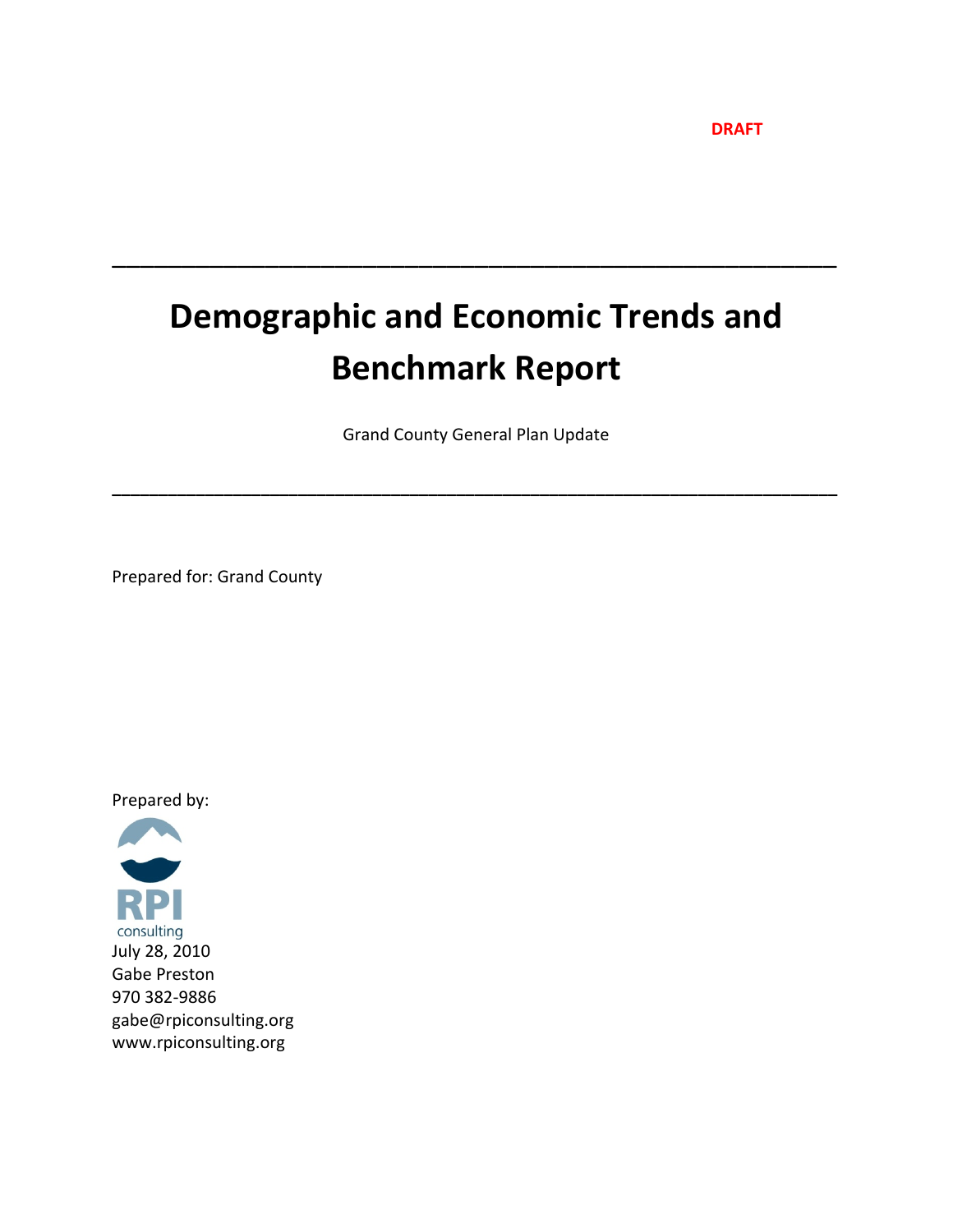# <span id="page-1-0"></span>**TABLE OF CONTENTS**

# **Table of Figures**

| Figure 2- Grand County and Municipality Population Projection through 2060 6 |  |
|------------------------------------------------------------------------------|--|
|                                                                              |  |
|                                                                              |  |
|                                                                              |  |
|                                                                              |  |
|                                                                              |  |
|                                                                              |  |
|                                                                              |  |
|                                                                              |  |
|                                                                              |  |
|                                                                              |  |
|                                                                              |  |
|                                                                              |  |
|                                                                              |  |
|                                                                              |  |
|                                                                              |  |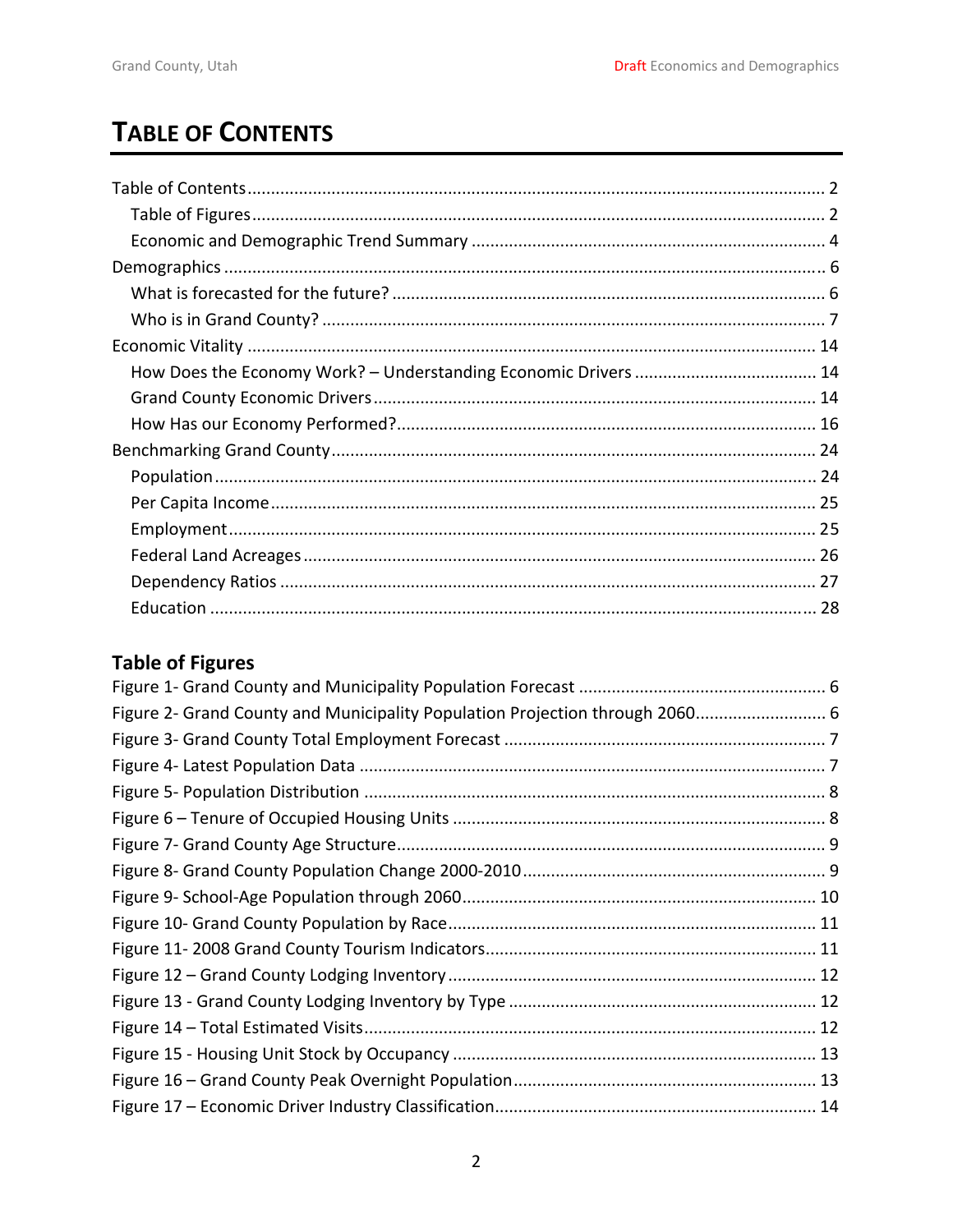| Figure 24 - United States Tax Returns with AGI Greater than \$1,000,000 1996-2007  19 |  |
|---------------------------------------------------------------------------------------|--|
|                                                                                       |  |
|                                                                                       |  |
|                                                                                       |  |
| Figure 28- Employment Share of Total Economy - Grand County vs. United States 22      |  |
|                                                                                       |  |
|                                                                                       |  |
|                                                                                       |  |
|                                                                                       |  |
|                                                                                       |  |
|                                                                                       |  |
|                                                                                       |  |
|                                                                                       |  |
|                                                                                       |  |
|                                                                                       |  |
|                                                                                       |  |
|                                                                                       |  |
|                                                                                       |  |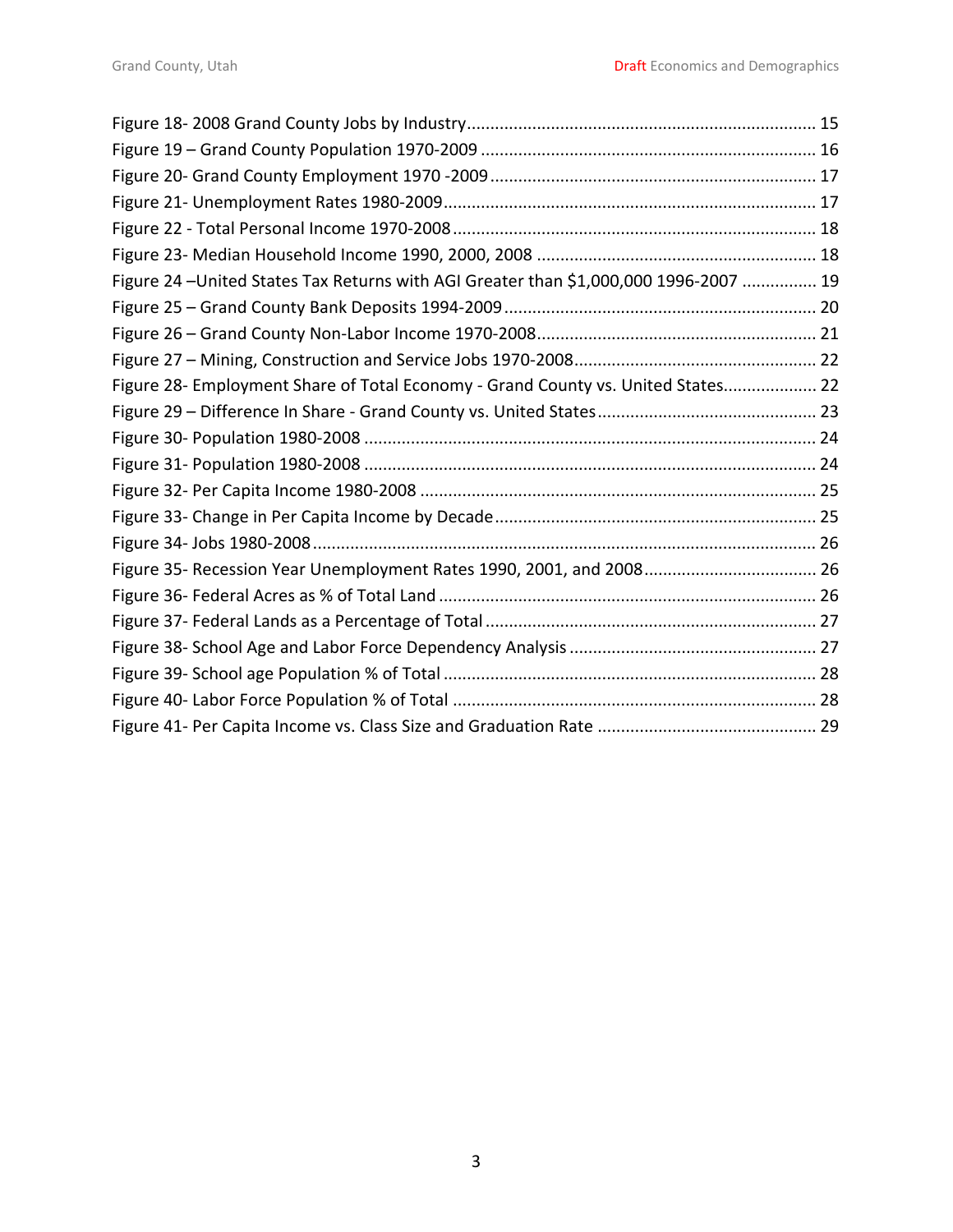#### <span id="page-3-0"></span>**Economic and Demographic Trend Summary**

This report is a description of the important demographic and economic trends and projections for Grand County, Utah. RPI analysts used the most accurate and up-to-date economic and demographic data available, employing a variety of local, state, and federal data sources as cited throughout. Because the General Plan focuses on unincorporated lands, this report often separates the municipal trends from the unincorporated trends.

Here are the key findings:

#### **What is the forecast for the future?**

Grand County has experienced robust growth for over two decades as evidenced by continuous growth in jobs, income, and population.

The recession has slowed the growth trends in Grand County.

The Utah State Department of Demographics and Economic Analysis (DEA) forecasts an additional 2134 residents in Grand County by 2030, a 22% increase over the 2010 estimated population. This translates to as many as 1,000 additional occupied housing units.

The City of Moab is forecasted to accommodate over half of that growth, according to the DEA. The unincorporated areas of the county are allocated 42% of the forecasted growth, an additional 881 people by the year 2030.

Population growth is forecasted to outstrip job growth by 2-to-1, with an additional 930 jobs expected between 2010 and 2030, a 13% increase in jobs vs. a 22% increase in population.

#### **Who is in Grand County?**

The age structure is typical of a recreation‐based Western rural/small‐town community. The decline in school‐aged children reflects a national trend towards more no‐kids households. The baby boomers are evident in the Grand County age structure, as are the 18-to-29-year-age group, who is attracted to the outdoor recreation lifestyle and fills many of the jobs in the county.

The Census Bureau estimated that 7% of the homes in Grand County are second homes, but experience has shown that accurately determining the number of second homes in an entire county requires a customized site‐specific study.

RPI analysts estimate almost 1.6 million tourist visitor days into Grand County annually.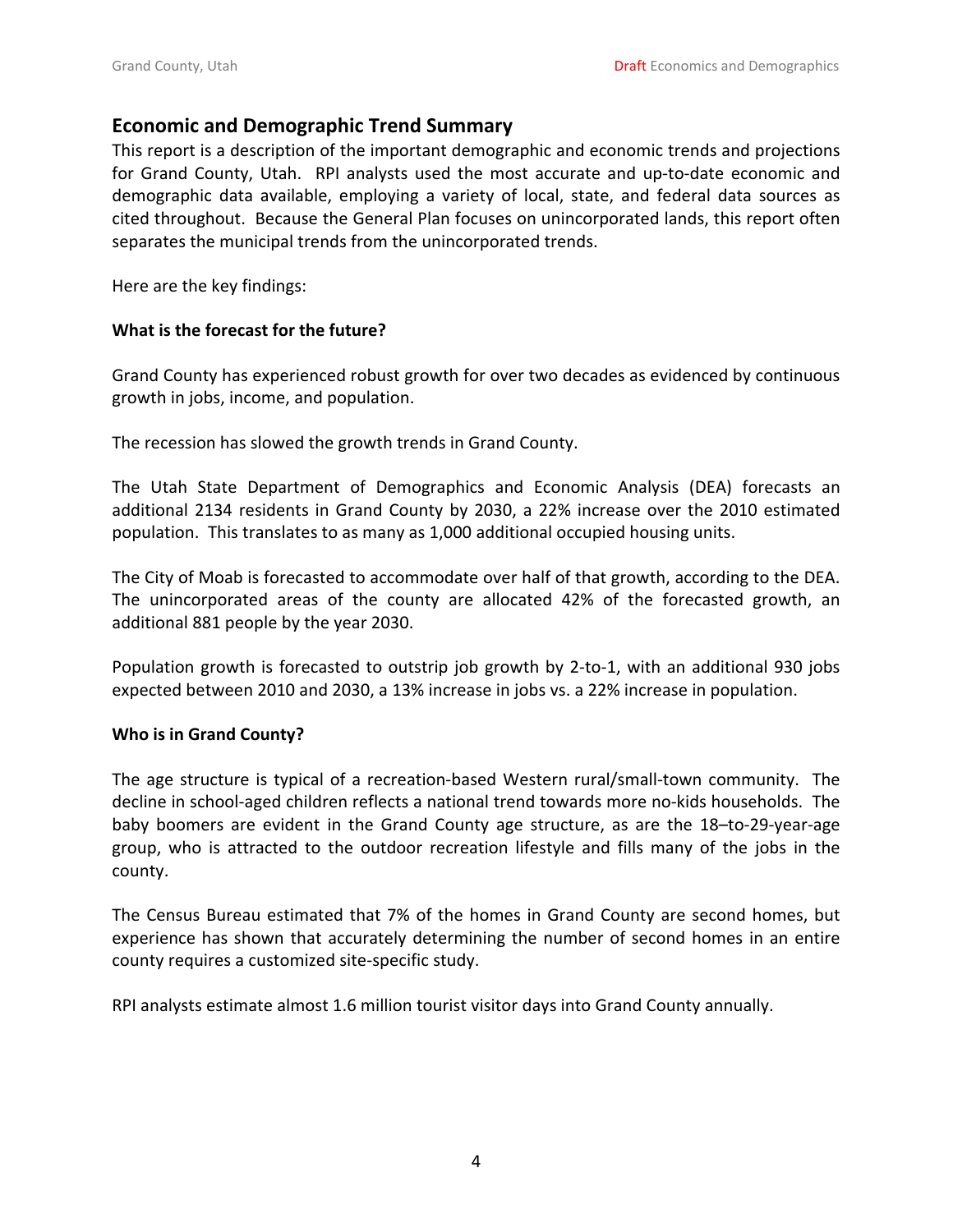#### **How does the economy work?**

The economic base consists of five main sectors: Tourism, Traditional and Industrial Exports, Professional Services and Regional Services, Resident Services, and Retail. Together, tourism and retail make up over half of the employment in the county. The higher-paying professional and technical services account for over one‐fifth of the jobs.

#### **How has our economy performed?**

Earned income (wages) and non‐labor income (retirement, dividends on investment, social net programs) were both on the rise until the recent recession, as were bank deposits. However, average income per capita continues to lag behind state and national averages while unemployment is consistently higher in Grand County than in Utah or the U.S.

The tourist economy is robust and second homes fuel a wide swath of the economy, but Grand County does lack diversity when compared to the U.S. as a whole. Grand County's construction and real estate sectors are stronger than the national average and the county does have a functioning mineral development industry, which brings higher wages and diversification. Still, the county is relatively weak in some of the more lucrative industries including manufacturing, professional services, technology, and healthcare. While activities in some of these industries may not fit well into the geography and community, having some strength in these industries would make the economy more diversified and result in higher wages.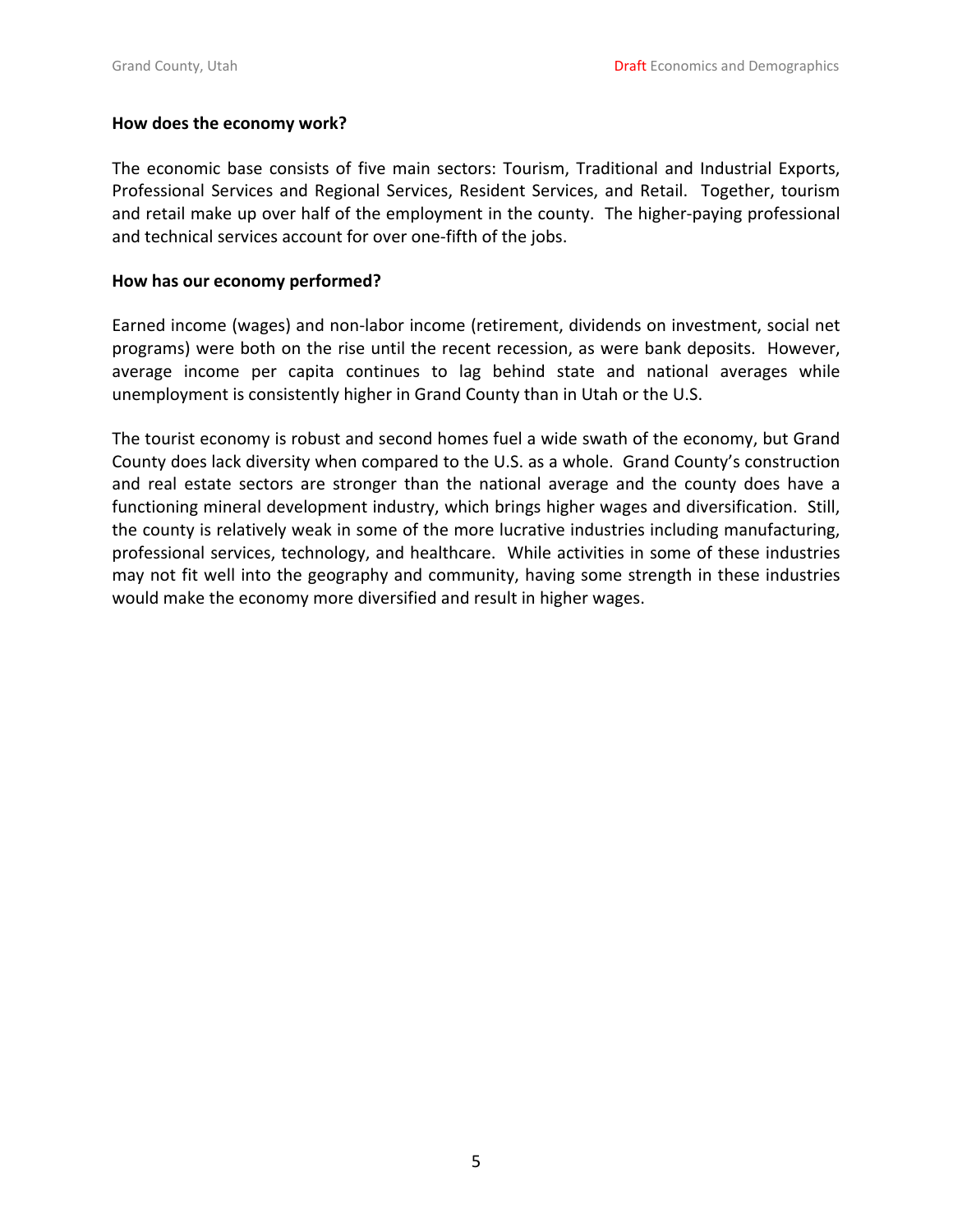# <span id="page-5-0"></span>**DEMOGRAPHICS**

# **What is forecasted for the future?**

The Utah State Department of Demographics and Economic Analysis (DEA) prepares statewide population forecasts for counties and municipalities. The population forecasts were derived from a combination of economic‐modeling software and specific local population dynamics to produce very specific forecasts. This methodology accounted for economic conditions such as labor force participation, housing prices, wage levels, and population component changes.

These projections were chosen because they represent official analysis conducted by the State, and State demographers use these projections for planning purposes. The DEA states, "DEA provides information and research to other governments, businesses, academia, and the public to facilitate informed judgments about issues impacting Utah".<sup>[1](#page-5-1)</sup> Additionally these projections were compiled using the most up to date data, technology and modern research methods.





#### *Figure 2‐ Grand County and Municipality Population Projection through 2060*

|                             | 2010  | 2020   | 2030   | 2040   | 2050   | 2060   |
|-----------------------------|-------|--------|--------|--------|--------|--------|
| <b>Grand County</b>         | 9,693 | 11,007 | 11.827 | 12,559 | 13.781 | 15,542 |
| Castle Valley town          | 391   | 444    | 477    | 509    | 558    | 629    |
| Moab city                   | 5.237 | 5.946  | 6.388  | 6.783  | 7.443  | 8,394  |
| Unincorporated Grand County | 4.065 | 4.617  | 4.962  | 5,267  | 5,780  | 6,519  |

*Source: Utah DEA*

<span id="page-5-1"></span>  $1$  http://www.governor.utah.gov/dea/aboutdea.html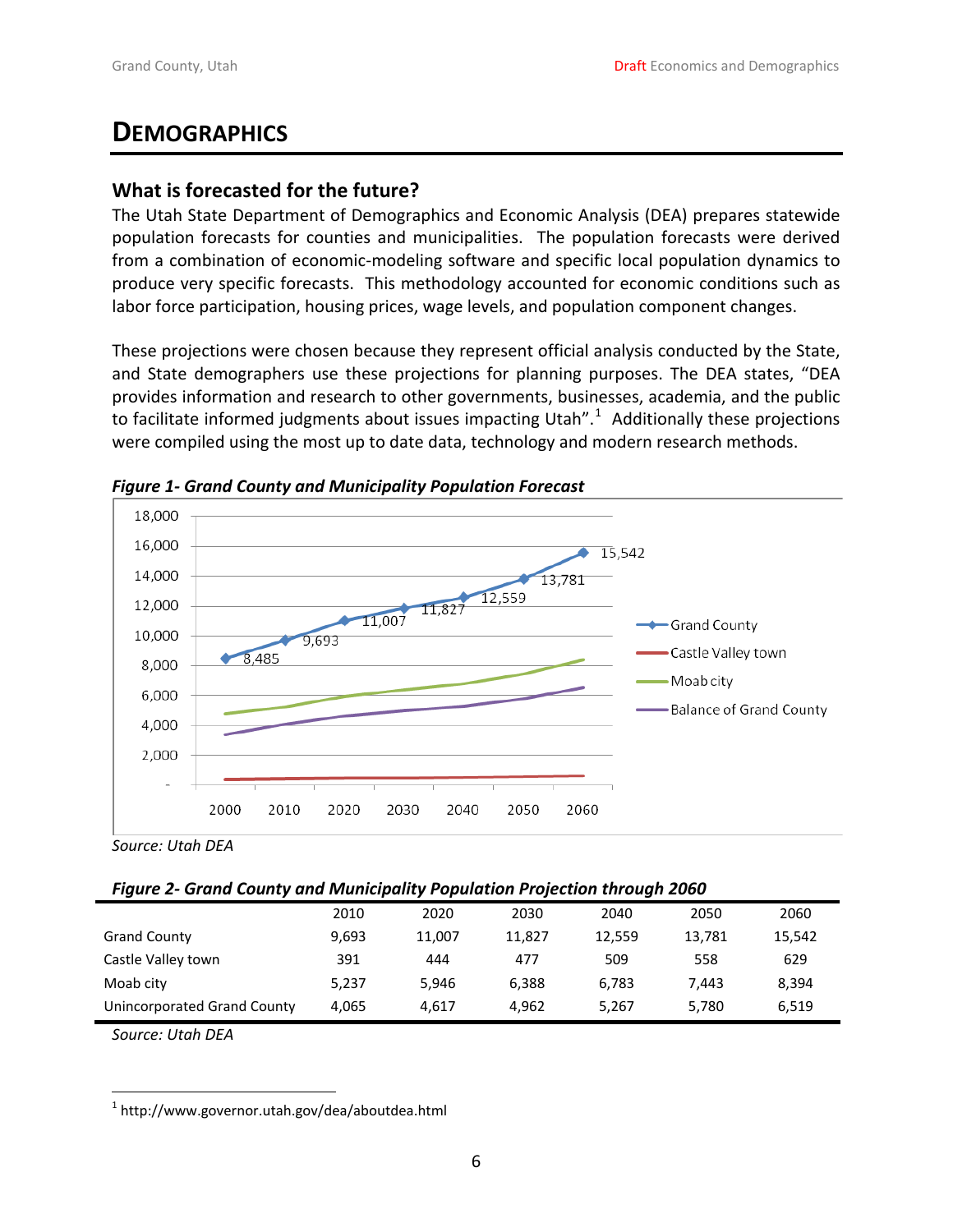<span id="page-6-0"></span>Demographers and state economists are forecasting continued population and employment growth in Grand County. On average the population has experienced a growth rate of 1.2% over the past 10 years; this trend is expected to continue through 2020. Employment in the county has been increasing at an average annual rate of 2.4% with growth in excess of 5% in 2004 and 2005. The DEA is projecting continued employment growth; however, growth is expected to be modest, averaging 0.7% through 2020.





# **Who is in Grand County?**

Grand County's demographics analysis must be broadened beyond estimates of the number of full-time residents because at any given time of year, there are thousands of people in Grand County who are not full‐time residents. To keep this characteristic of the county in the forefront, the demographic description breaks the population into segments: 1) full‐time residents, 2) tourists, 3) and second‐home owners.

#### **Full‐Time Residents**

Approximately half of the full-time population in Grand County is part of the labor force. The average household size is 2.35, with 72% of residents owning homes and 28% renting. The average per capita income totals over \$29,000, which is just below the state average and ranks  $12<sup>th</sup>$  highest out of Utah's 29 counties.

| rigare + Latest ropalation Data |        |                                                 |
|---------------------------------|--------|-------------------------------------------------|
| 2008 Population                 | 9.493  | Utah Dept. of Demographic and Economic Analysis |
| 2008 Labor Force                | 5.378  | Utah Dept. of Workforce Services                |
| 2008 Per Capita Income          | 29.109 | <b>Bureau of Economic Analysis</b>              |

#### *Figure 4‐ Latest Population Data*

*Source: Utah DEA <http://www.governor.utah.gov/dea/projections.html>*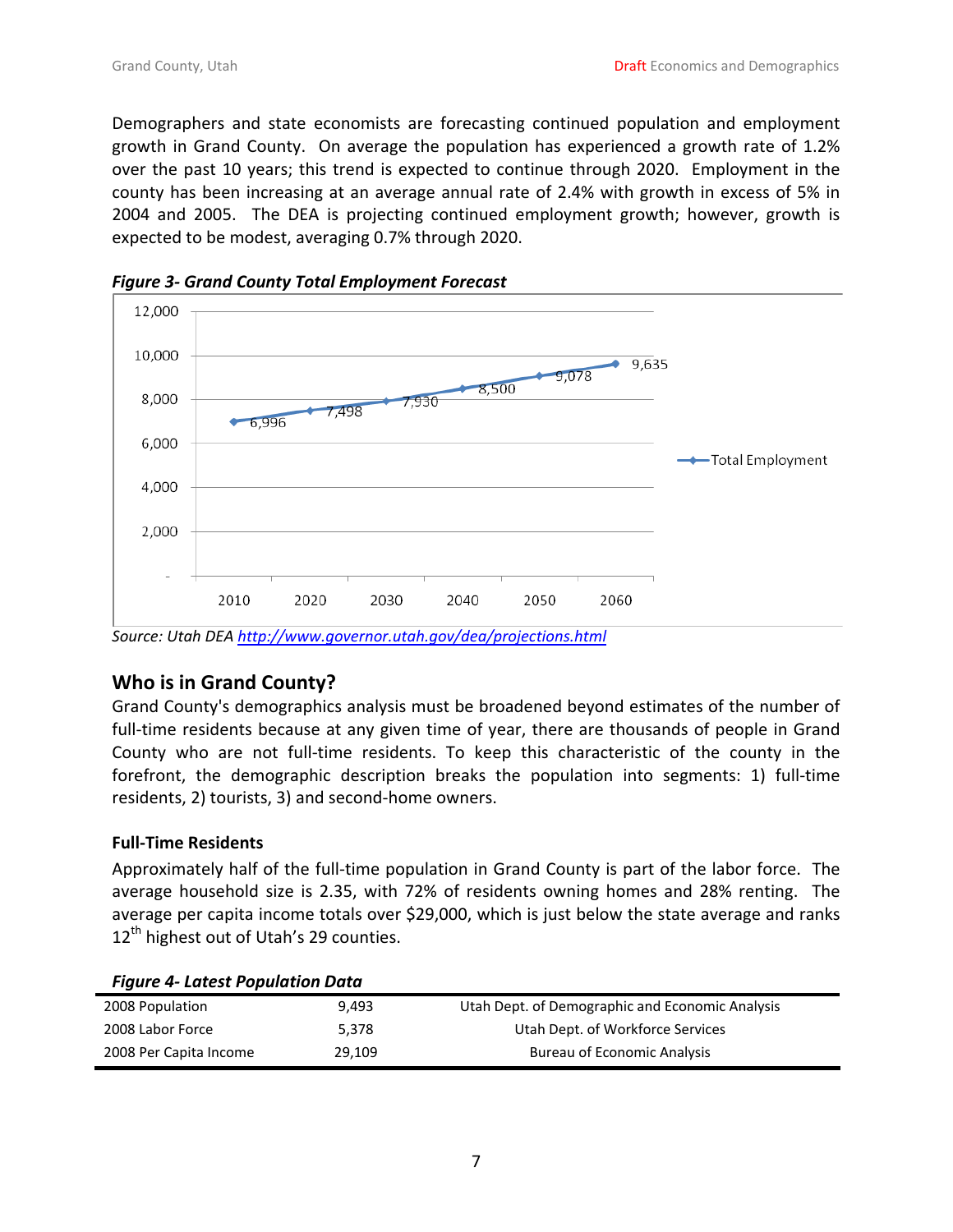<span id="page-7-0"></span>According to 2010 estimates prepared by state demographers, just over half of the county population resides in Moab, 40% in unincorporated regions of the county and 4% in Castle Valley.





*Source: Utah DEA*

*Figure 6 – Tenure of Occupied Housing Units*



*Source: Grand County and City of Moab Housing Study and Affordable Housing Plan*

According to the 2008 age‐structure estimate from the DEA, the baby boomer generation, currently ages 46 through 64, accounts for approximately one‐third of residents in Grand County. According to DEA estimates, in the past decade the population of Grand County has increased by over 1,100 individuals, for a total increase of 14%. Examining the population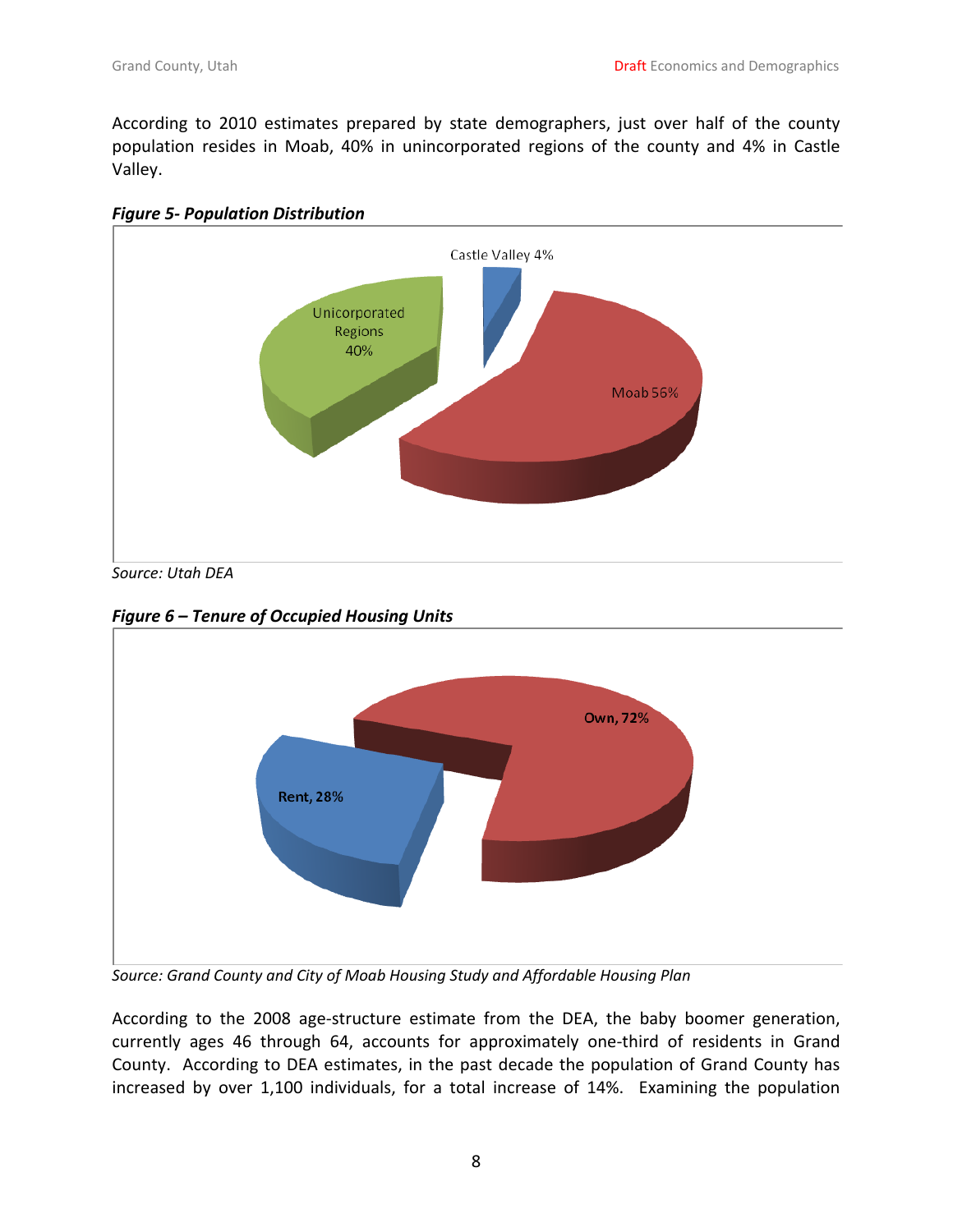<span id="page-8-0"></span>change by age group shows that two age groups are moving to the area, baby boomers and young adults. Nearly half of new residents moving to Grand County are between the ages of 18 and 29. Only 6% of new residents were in their thirties. This suggests that many of the new residents are young individuals attracted by the outdoor lifestyle and recreation in Grand County and older, financially stable individuals nearing retirement age purchasing retirement and second homes.





*Source: Utah DEA*





*Source: <http://www.governor.utah.gov/dea/projections.html>*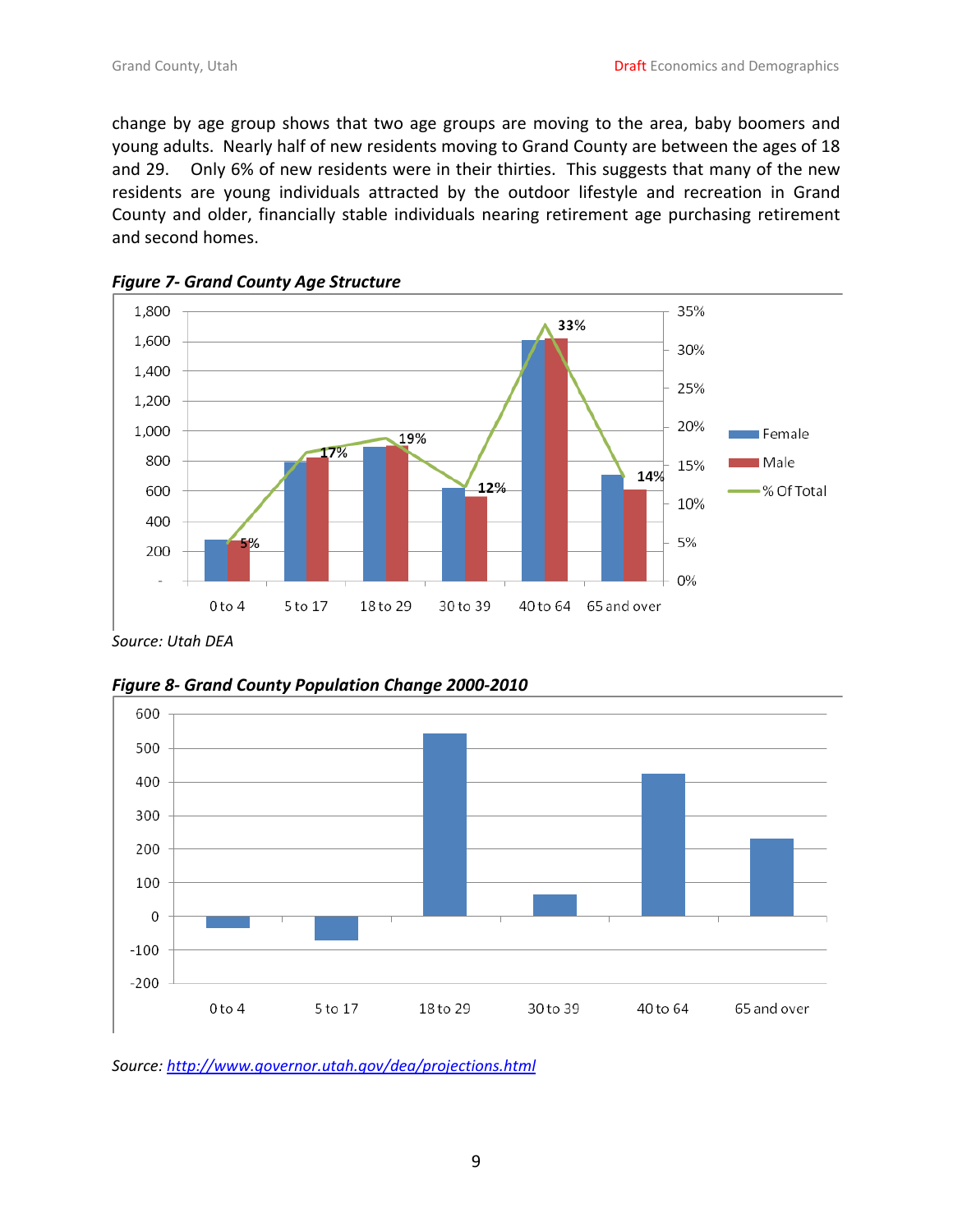<span id="page-9-0"></span>The negative growth rates in the bottom two age groups could spell decreasing enrollment in area schools, unless the swelling number of young adults can establish themselves in Grand County and remain through their thirties and forties.

While the total population is projected to grow at an average annual rate of 1% through 2060, the school-age population is projected to increase by less than 0.5%. In 2000, individuals between the ages of 5 and 17 composed nearly 20% of the total population. This ratio is down from the 1990 level of 24% and down from 1980, when the school-age population totaled onethird of the total population. This ratio is expected to decrease to 12% by 2060.



*Figure 9‐ School‐Age Population through 2060*

*Source: Utah DEA, U.S. Census Bureau*

The majority of Grand County's population is white; only 7.4%% of residents are not white. The population has become slightly more diverse since 1990, when only 4% of the population was not white.

### **Tourists and Part‐time Residents**

The Utah State Tourism Office collects and maintains data from numerous sources, which can be used as tourism indicators. Annually over 3 million vehicles cross the 1‐70 Utah/Colorado border. Not all of these trips are tourism-related; however, when visitation rates of recreation areas in Grand County are examined, it becomes apparent that at least some of the I‐70 vehicle trips originated from tourists. The two national parks in the area had a 2008 combined visitation greater than 1.3 million, state parks had over 200,000 visitors, and the Glen Canyon National Recreation Area experienced nearly 1.9 million visitors.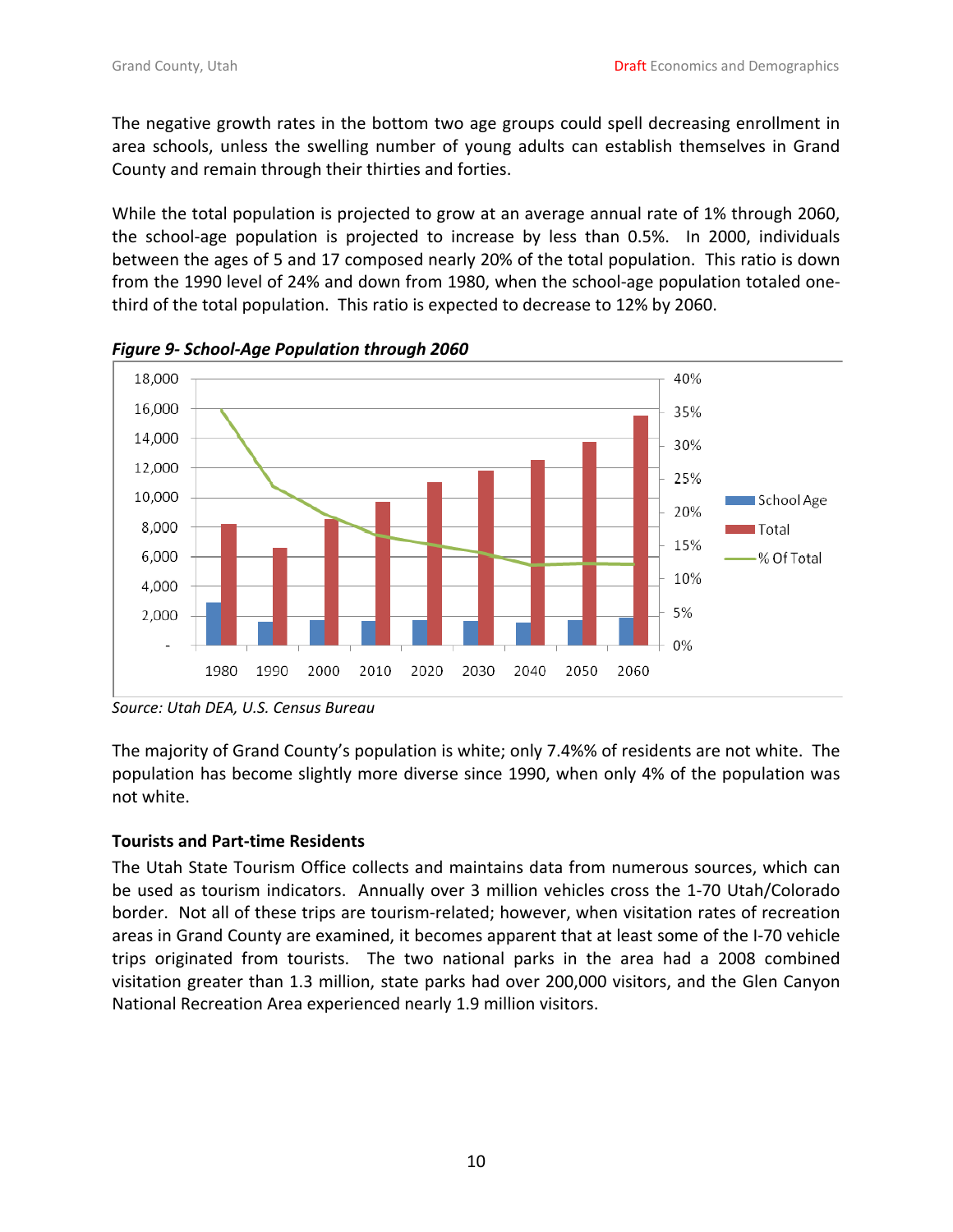<span id="page-10-0"></span>



*Source: 2000 Census*





*Source: Utah Office of Tourism*

Another measure of tourist activity in Grand County is the county's lodging inventory. The county has over 4,000 campground sites and rooms. 45% of the lodging stock is rooms in hotels or resorts and 34% is private campgrounds. There are also over 500 established public campsites in the county.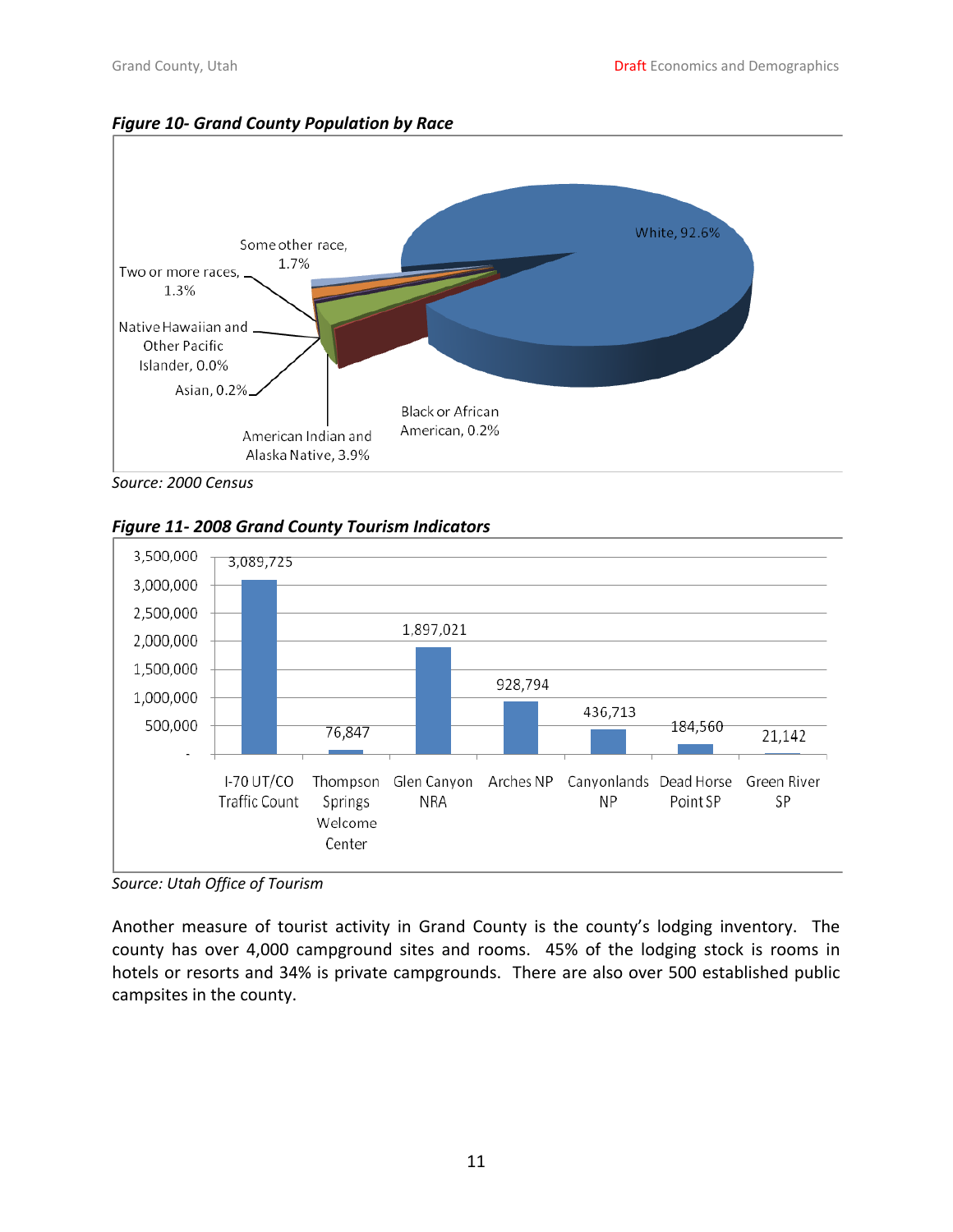<span id="page-11-0"></span>

| Figure 12 – Grand County Lodging Inventory |       |
|--------------------------------------------|-------|
| Public Campgrounds (Sites)                 | 533   |
| Private Campgrounds (Sites)                | 1,396 |
| Hotel/Resort (Rooms)                       | 1,853 |
| Condo/Guesthouses (Rooms)                  | 276   |
| Bed and Breakfast (Rooms)                  | 45    |
| Total                                      | 4,103 |





*Source: Moab Travel Council*

A rough estimate of total visits can be derived by multiplying the total monthly room capacity, assuming double occupancy, by the monthly percent of peak transient room tax collections. This yields a total of nearly 1.1 million room nights. The total room nights are divided by the average stay length to calculate total overnight visitors. According to a Utah Office of Tourism survey of Utah visitors, 50% of leisure visitors are on day trips. Therefore it is assumed that there is an equal number of day‐trip visitors. This is added to the total room nights to achieve the end estimate of 1.5 million visitor days.

| Figure 14 – Total Estimated Visits |           |                                                            |
|------------------------------------|-----------|------------------------------------------------------------|
| <b>Total Room Nights</b>           | 1,100,000 | Moab Travel Council, RPI Calculations, Utah Tax Commission |
| Average Stay Length                | 2.25      | Utah Office Of Tourism                                     |
| <b>Overnight Visitors</b>          | 490,000   | <b>RPI Calculations</b>                                    |
| % Day Trips                        | 50%       | Utah Office of Tourism                                     |
| Day Trips                          | 490,000   | <b>RPI Calculations</b>                                    |
| <b>Total Annual Visitor Days</b>   | 1,590,000 | <b>RPI Calculations</b>                                    |

*Figure 14 – Total Estimated Visits* 

*Source: RPI Calculations*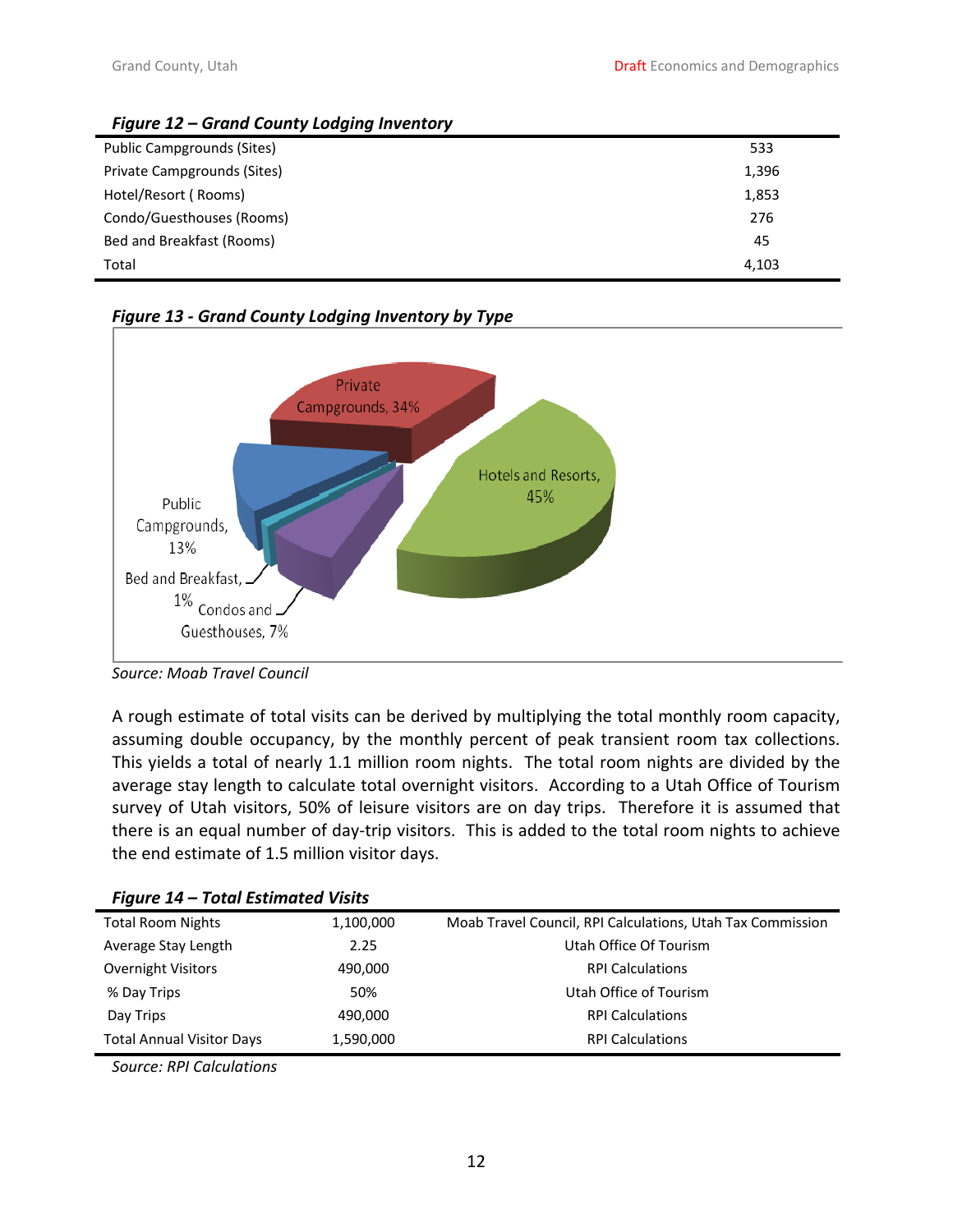#### <span id="page-12-0"></span>**Second Home Owners**

According to the 2000 Census, part‐time retirement homes and vacation homes made up 22%% of the county's housing stock. While this may not seem like a significant portion of the housing stock, even a small external demand for housing units does seriously impact housing prices in a relatively small market. Experience has shown that an accurate measure of second‐home ownership requires a customized site‐specific study.

Grand County's landscape and moderate climate make it very appealing to out‐of‐area investors. Consequently, the local housing market has experienced increased external market demand for second/seasonal homes, retirement homes, and general investment properties. External-market real estate purchasers have the ability to bid higher purchase prices than those supported by prevailing wages in the local market.



*Figure 15 ‐ Housing Unit Stock by Occupancy*

*Sources: U.S. Census Bureau, <http://www.governor.utah.gov/dea/projections.html>* 

The impact of second homes on Grand County is relatively small when compared to mature resort communities such as Pitkin County and San Miguel County, Colorado. Secondary residences in these counties can impact peak population more than any other land use in the county. However, even the relatively small number of second homes in Moab could impact peak overnight population by about 4%.

| Figure 16 – Grana County Peak Overnight Population |        |
|----------------------------------------------------|--------|
| <b>Full-Time Residents Population</b>              | 9,326  |
| Tourists (full lodging inventory)                  | 8206   |
| Second Homes                                       | 805    |
| <b>Total Overnight Population</b>                  | 18.337 |

*Figure 16 – Grand County Peak Overnight Population[2](#page-12-1)*

*Source: U.S. Census Bureau, RPI Calculations*

<span id="page-12-1"></span> <sup>2</sup> Second-home count was calculated using 2000 Census figures and household projections from the DEA.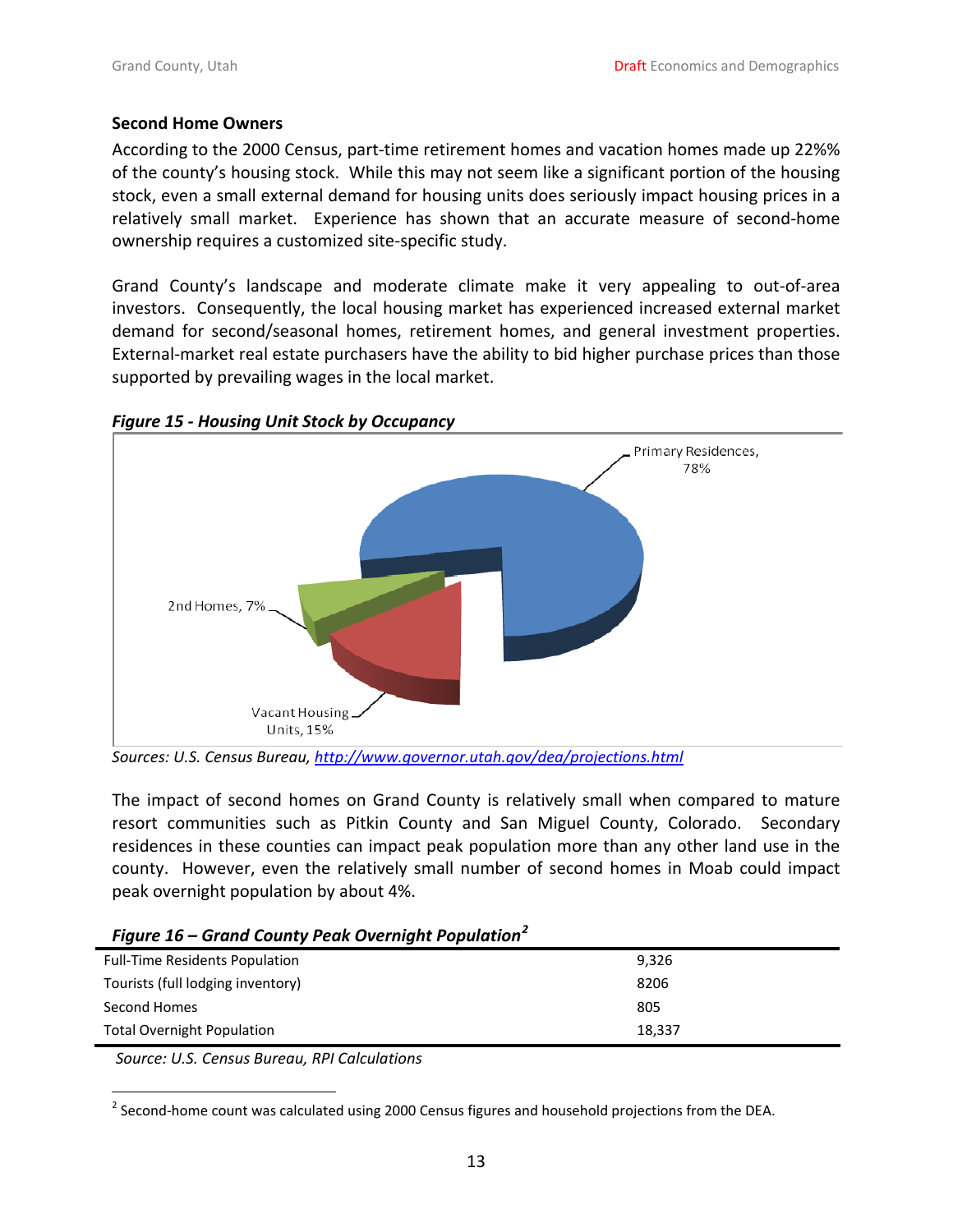# <span id="page-13-0"></span>**ECONOMIC VITALITY**

# **How Does the Economy Work? – Understanding Economic Drivers**

Economic driver industries are those that bring in dollars from outside the local economy. We know that money must flow into our economies from the outside or it would not be long until the local economy was bereft of capital, as all of its monetary resources drifted out through taxes, import of goods, and other forms of remote expenditures. In the West, money historically entered local markets from the outside when extractive industries (such as the natural gas and oil industry) sold products to purchasers outside of the local economy. However, many of these driver industries have been augmented by tourism and sometimes replaced by it. As a source of outside dollars, tourism has proven to be a very strong, albeit unpredictable, economic driver for many communities. In Grand County, many diverse activities are the gateway for outside dollars to enter the local economy. Monitoring the strengths and weaknesses of our base drivers can tell us much about the economy because virtually everything else is dependent on the base drivers. Growth or decline in the economy can be traced to the health of the economic drivers. The rest of the economy either serves the driver industries (for example, a linen supplier that serves hotels and restaurants) or the employees in those industries (grocery stores, auto repair shops, shoe stores).

# **Grand County Economic Drivers**

The Census Bureau and the Bureau of Economic Analysis provide estimates of jobs and income at the county level. These sources provide comparable industry‐based totals that allow analysts to specifically examine the impacts of specific industries on a local economy. The industries were categorized into 5 sectors.

| Traditional                  | Agriculture, Forestry, Fishing/Hunting, Manufacturing, Government                               |  |  |  |  |  |  |
|------------------------------|-------------------------------------------------------------------------------------------------|--|--|--|--|--|--|
| Regional and                 | Utilities, Construction, Wholesale Trade, Transportation and Warehousing Information,           |  |  |  |  |  |  |
| <b>Professional Services</b> | Insurance, Real Estate, Professional/Scientific/Technical Service,<br>Finance and<br>Management |  |  |  |  |  |  |
| Recreation and Leisure       | Arts, Entertainment and Recreation, Accommodation and Food Services                             |  |  |  |  |  |  |
| <b>Retail Trade</b>          |                                                                                                 |  |  |  |  |  |  |

*Figure 17 – Economic Driver Industry Classification* 

#### **Tourism**

While not specifically isolated by the Census Bureau, tourism is a significant economic driver for Grand County. Visitors to the county come and spend money originating from outside the county's boundaries. All tourist spending, from jeep rentals to t-shirts to meals at local restaurants, acts as an economic driver. The impacts of tourism are seen in the recreation and leisure industries, as well as retail trade, in Grand County.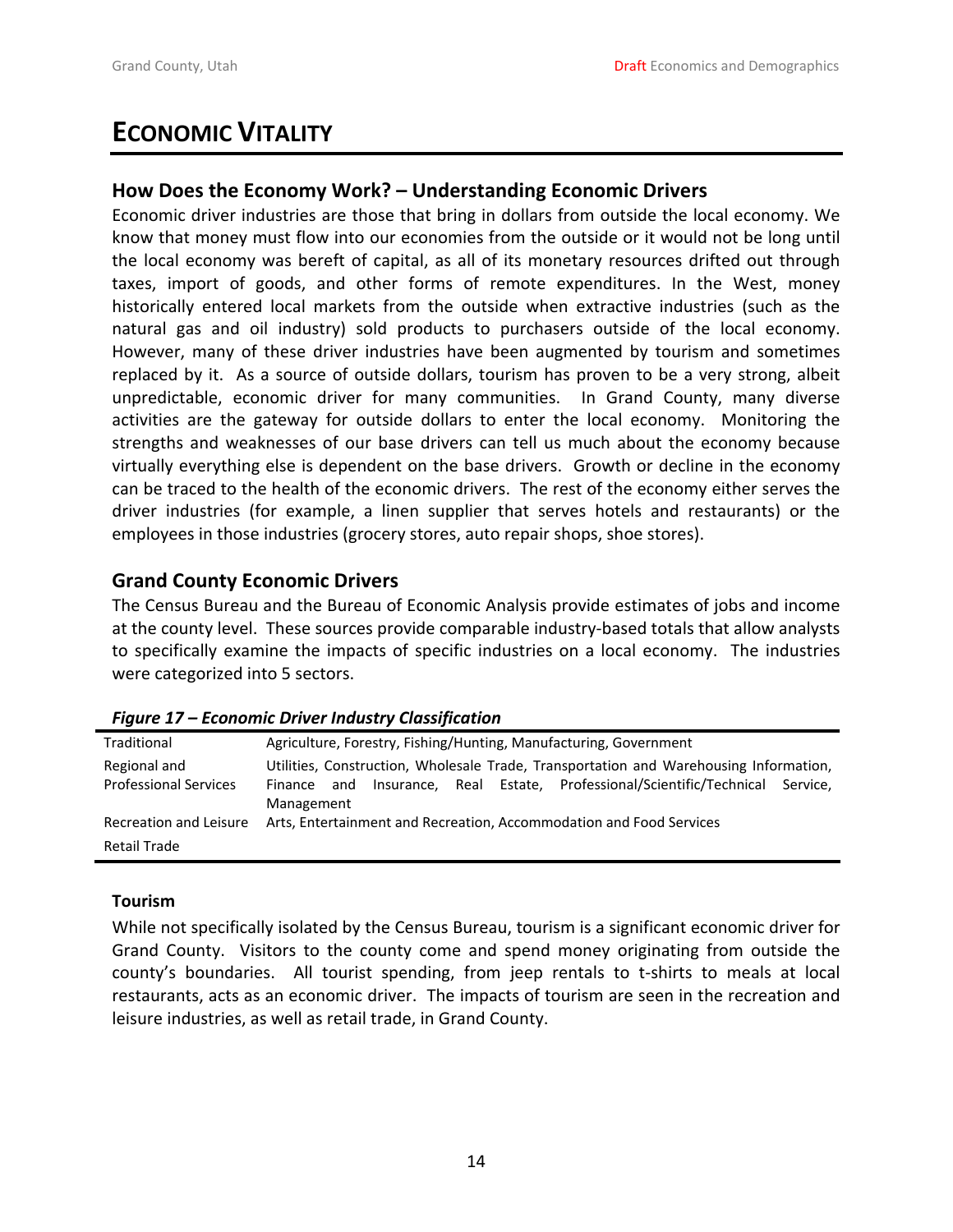#### <span id="page-14-0"></span>**Traditional and Industrial Exports**

Traditional and industrial economic drivers are the industries that typically form the pillars of a local economy and focus on producing goods and services These include exports from agribusiness, manufacturing, and mining. This category includes economic activity associated with governmental activity. Much of the revenue streaming into the county comes from larger‐ scale government entities, so expenditures from these levels of government bring new money into the county and also act as an economic driver.

#### **Professional Services and Regional Services**

Professional service industries provide specialized services for such industries as real estate and financial planning that are not geographically specific, and therefore bring outside money into the county. This category also includes industries such as trade and transportation, construction and utilities.

#### **Resident Services**

The remainder of the economy is composed of resident services, which also can act as an economic driver in places like Grand County where non-labor income (retirement, dividends on investments, etc.) plays a major role. This money comes to the mailbox from outside of the county, and acts as an economic driver.

#### **Retail**

While typically not considered an economic driver, the retail portion of Grand County's economy is very significant, contributing 17% of the total jobs, which is more than resident services and the traditional sectors. Some of the retail activity can be attributed to area residents, but it is likely that a significant portion is a result of visitors to the area. Because of Grand County's status as a tourist destination, the retail trade sector is particularly important for attracting outside dollars.



*Figure 18‐ 2008 Grand County Jobs by Industry*

*Source: U.S. Census Bureau*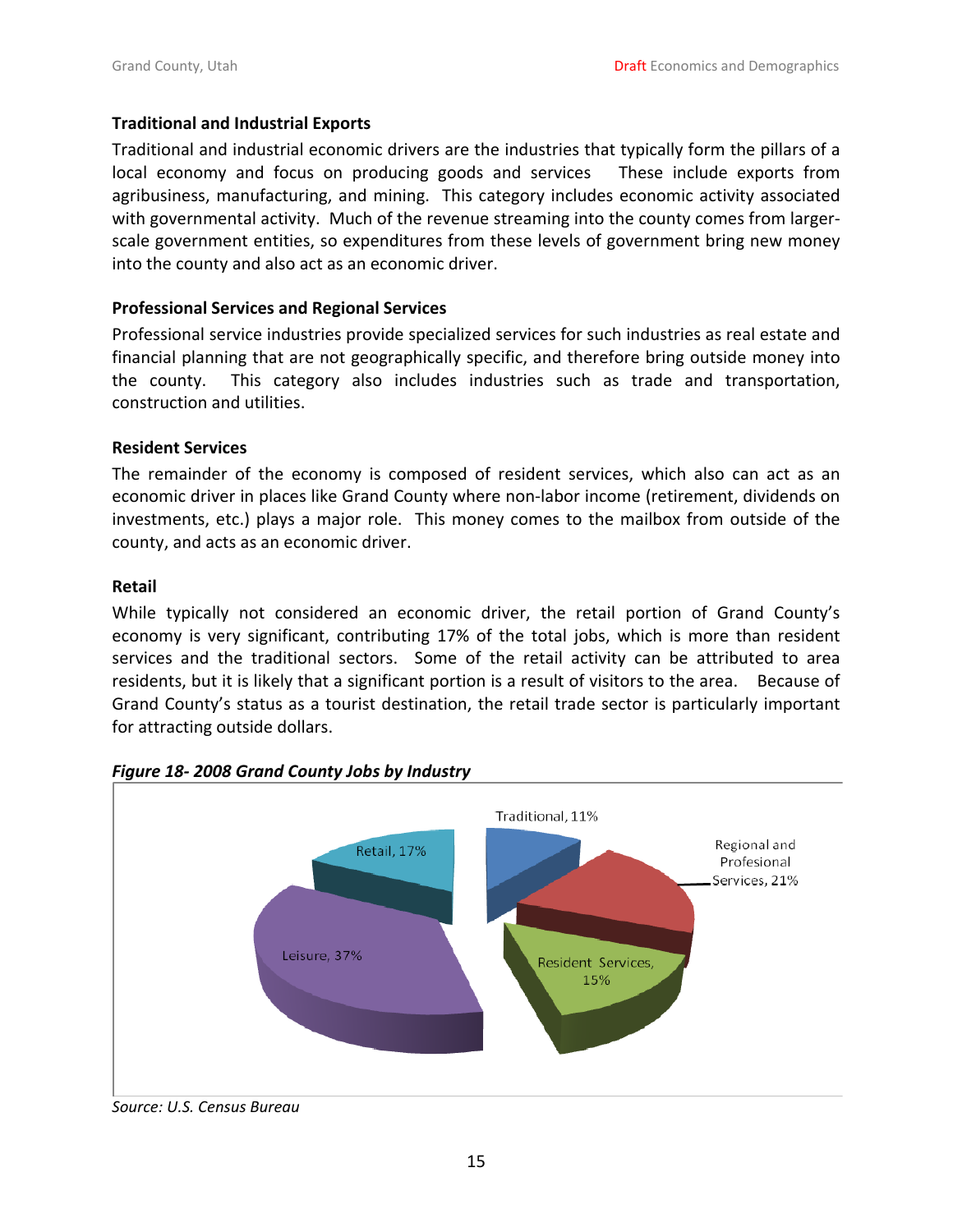### <span id="page-15-0"></span>**How Has our Economy Performed?**

Between 1990 and 2009 the population of Grand County gained over 2,900 residents, a 44% increase, and an average annual growth rate of 1.8%. However, the previous 20‐year period saw the total population rise throughout the 1970's and early 1980's and then begin to decline back to around 6,500 through 1990, effectively leveling the population change for these two decades.





*Source: Utah DEA*

While numerous factors influence population levels and migration rates, the availability of jobs is the crucial condition for attracting new residents. Without jobs, population growth is likely to be stagnant. This trend is emphasized when the historical population is compared with historical employment data. As employment began to grow in the 1970's the population also began to increase. Once employment levels began to decline around 1980, the population followed.

Despite positive gains in population, jobs and personal income, unemployment in Grand County has consistently been above the Utah state average and with a few exceptions been above the national average. The collapse of the uranium‐mining industry in the 1980's led to county‐wide unemployment rates in excess of 10%, which did not return to normal levels until the 1990's. On average the county unemployment rate has been 4% higher than the state and 2% higher than the national average.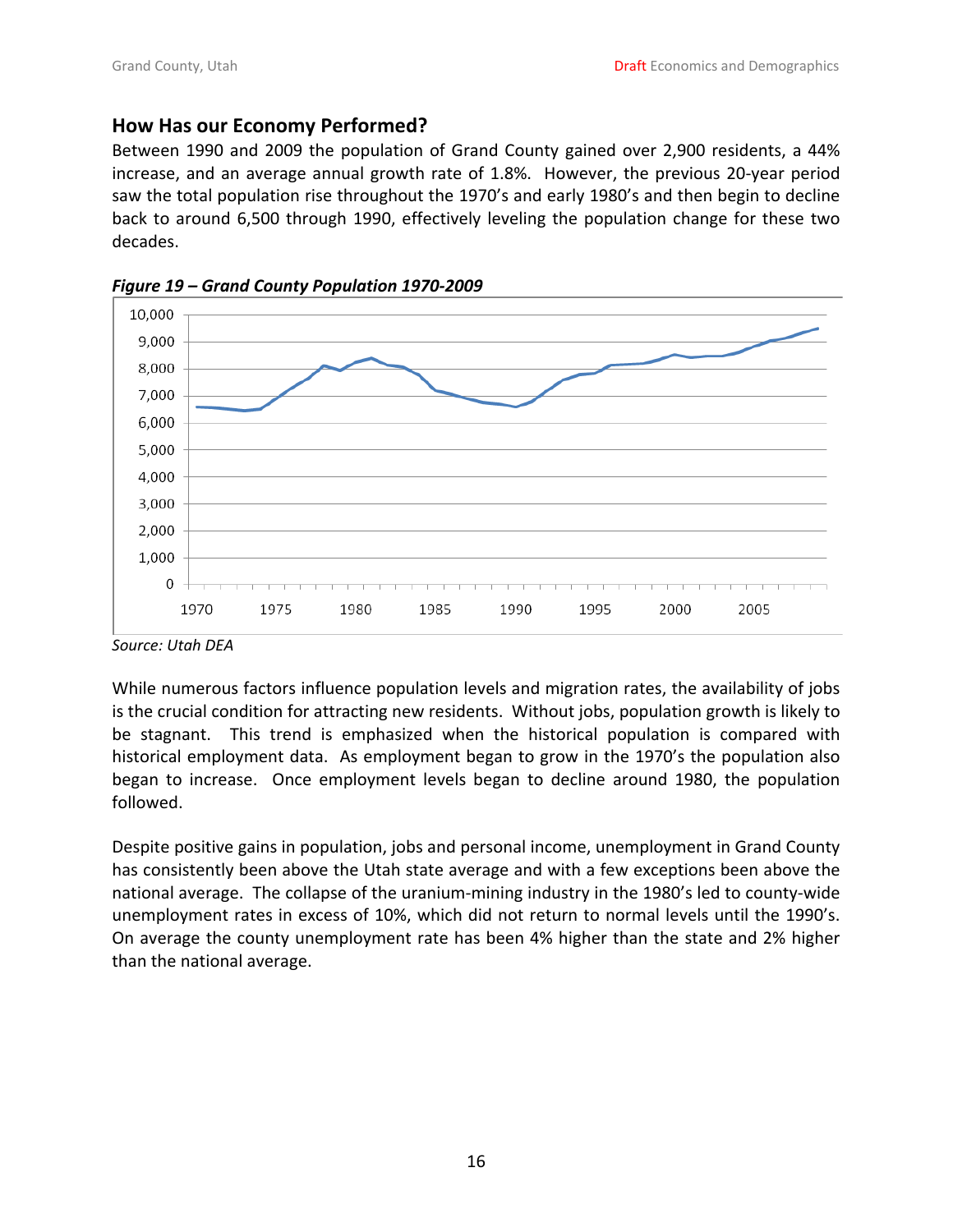

<span id="page-16-0"></span>*Figure 20‐ Grand County Employment 1970 ‐2009[3](#page-16-1)*







*Source: Utah DEA, Bureau of Labor Statistics, Utah Department of Workforce Services*

The rise and fall in population and employment seen in the 1970's and 1980's is reflected in the changes in total personal income over time. Similarly, a steady rise in Grand County's total personal income has been occurring since the late 1980's. However, the rise in personal income has occurred at a much more rapid pace than the increases in population or employment. Since 1990 the population has increased by a total of 44% while during the same period personal income grew by more than 100%, adjusted for inflation.

<span id="page-16-1"></span> <sup>3</sup> 2009 figures are estimates from Utah DEA.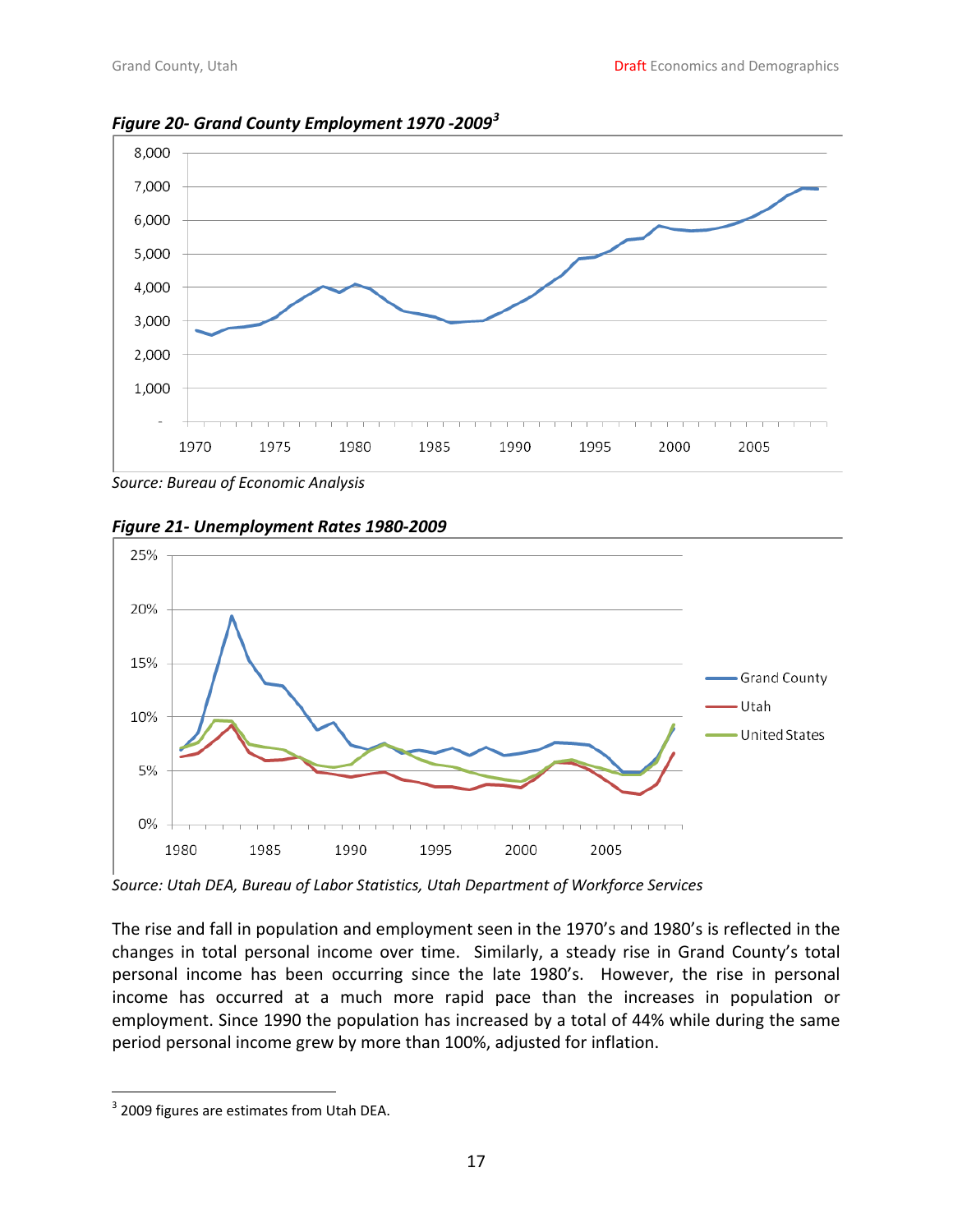<span id="page-17-0"></span>*Figure 22 ‐ Total Personal Income 1970‐2008* 



*Source: Bureau of Economic Analysis*

Over the past two and a half decades, the median household income in Grand County has been lower than state and national averages. On average, the income levels in the county have been 29% below state levels and 25% below national levels.



*Figure 23‐ Median Household Income 1990, 2000, 2008*

As Moab and Grand County began to establish themselves as a tourist destination in the 1980's, and as Moab became a regional service provider for surrounding rural areas, the local businesses and investors began to realize the area's potential and therefore invested significant amounts of money in the area. In addition to a favorable local business climate the increasing

*Source: US Census Bureau*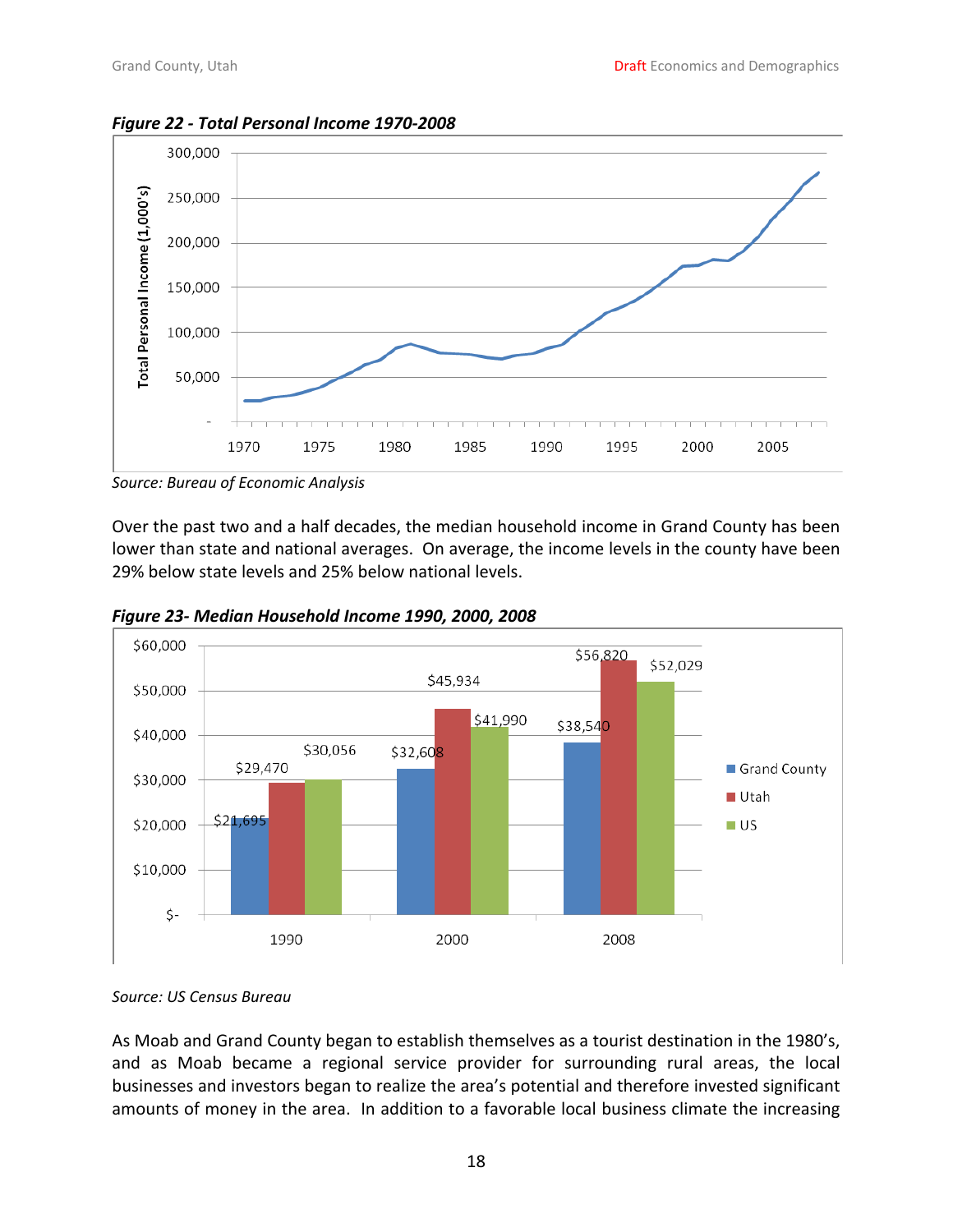<span id="page-18-0"></span>prosperity in Grand County is a result of national and even global trends that have transformed many communities throughout the rural West. A combination of factors came together in the late 1970's to create a 30-year surge of wealth creation in the United States. In 1978, 100,000 households in the U.S. brought home \$500,000 or more annually (in today's dollars). In 2007, over 1 million households had an adjusted gross income (AGI) of over \$500,000. The recent increase in personal wealth has occurred throughout the late 1990's and continued, with a slight post 9/11 dip, through 2007.



*Figure 24 –United States Tax Returns with AGI Greater than \$1,000,000 1996‐2007*

Large quantities of discretionary income generated during the run-up of the past few decades have combined with better automobiles, expanding air travel, and revolutionary changes in communications technology to leave many families and individuals with more options and mobility. Amenity migrants have been leaving hectic urban environments for a more remote, small-town lifestyle in the rural West. Many new residents coming into the county have brought capital with them from careers in other places and are investing or spending money in Grand County.

*Source: Internal Revenue Service*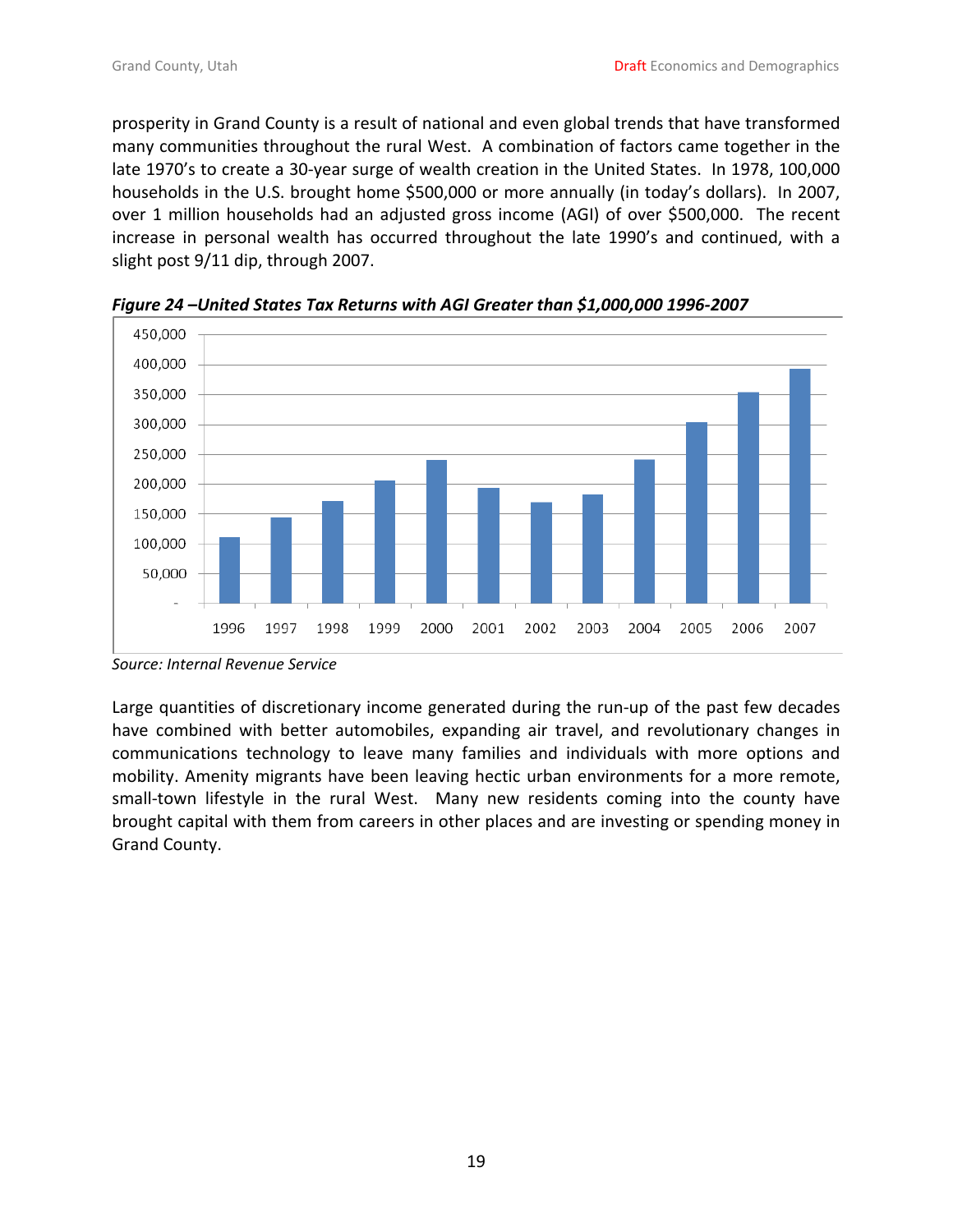

<span id="page-19-0"></span>*Figure 25 – Grand County Bank Deposits 1994‐2009*

*Source: Federal Deposit Insurance Corporation*

In the past 15 years, bank deposits in Grand County have increased by 75%, adjusted for inflation. In 2009 there was over \$150 million in bank deposits, compared with \$59 million (\$83 million adjusted for inflation) in 1994.

#### **The Rise of Non‐Labor Income**

New residents with investments built in other economies have combined with Grand County locals who have made their own investments amid favorable local economic conditions to result in an increasing flow of income streaming into the county from dividends, interest, and rents earned from investments. Retirees add to the volume of non‐labor income entering the county via Social Security payments and Medicare<sup>[4](#page-19-1)</sup>. Transfer payments also include programs like unemployment and welfare, which are a small part of the income base in Grand County, but still bring outside dollars into the community.

#### **Mining vs. Services ‐ Economic Base Shift**

Since the economic peak in 1980, the composition of jobs in Grand County has undergone a significant shift. In 1980, mining jobs accounted for 20% of total employment, while servicesrelated jobs accounted for 16%. Once the jobs and population began to recover after the decline in the early 1980's, mining did not pick up. Instead services, which did not experience the same degree of decrease as other industries, filled the employment gap. When jobs recovered to 1980 peak levels in 1992, mining was responsible for only 6% of total employment

<span id="page-19-1"></span> $4$  401K revenues are not counted as non-labor income.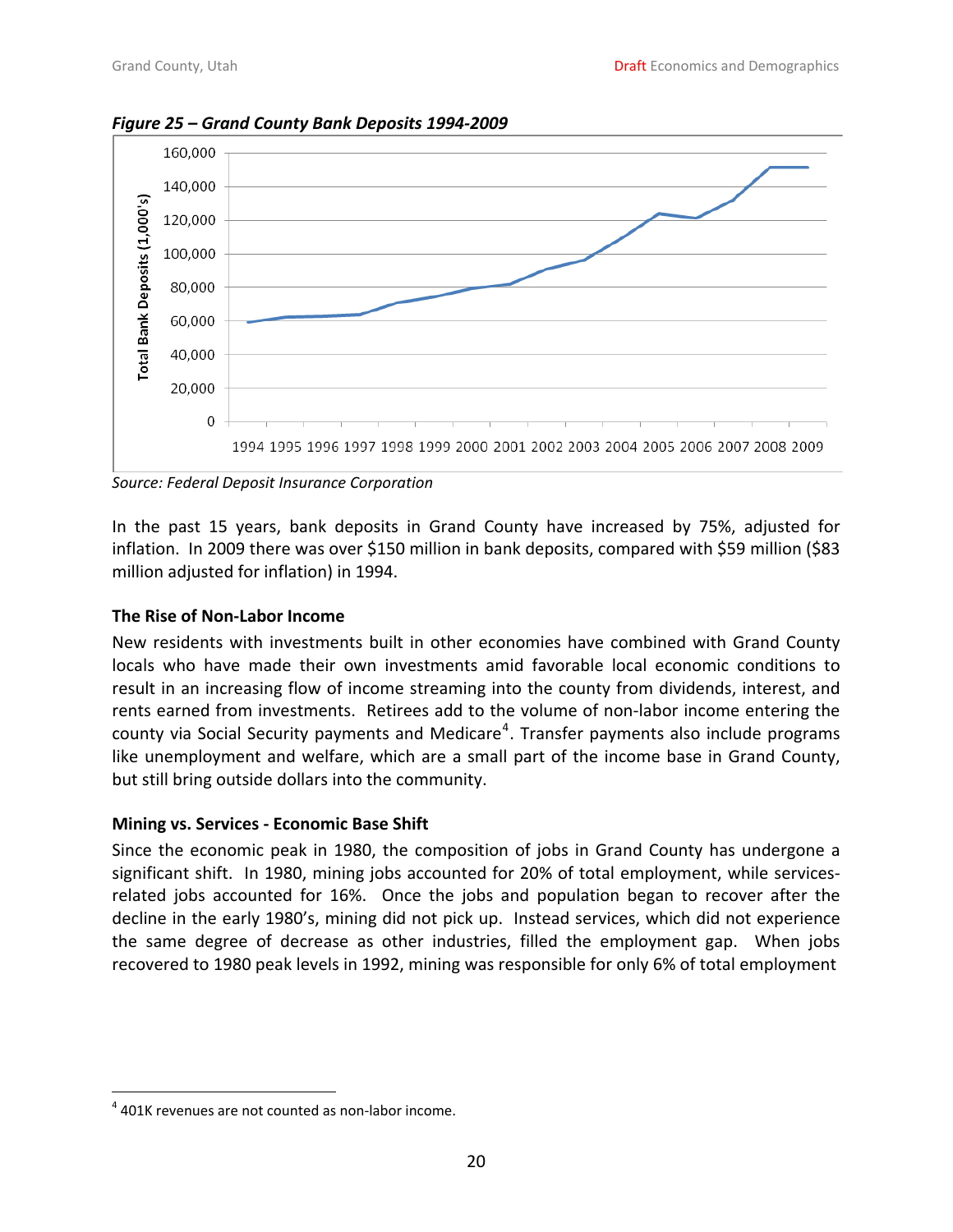

<span id="page-20-0"></span>*Figure 26 – Grand County Non‐Labor Income 1970‐2008*

*Source: Bureau of Economic Analysis*

while the services accounted for 28%. This trend has continued since the early 1990's; by 2008 mining had further declined to occupy only 2% of total employment while the service industry had continued to grow to 35%.

Construction in Grand County did not help fill the economic base driver void left by mining. Across the West, as traditional industries have declined, construction, tourism and service‐ based jobs have typically replaced mining, forestry, and manufacturing as base economic drivers. However, in Grand County construction has seen only modest growth rates in terms of total jobs, and has declined as a percentage of the entire economy.

#### **Economic Diversity**

One way to assess economic diversity is to compare the composition of Grand County's economy to that of the most powerful and diverse economy in the world, the U.S. economy. Comparing the share of the total jobs each employment sector holds as a share of the total jobs for Grand County vs. the entire U.S. economy reveals some important insights.

Mostly, tourists fuel the accommodations, food services, and recreation sectors. These industries are very susceptible to seasonal swings, which are seen during the winter months in Grand County.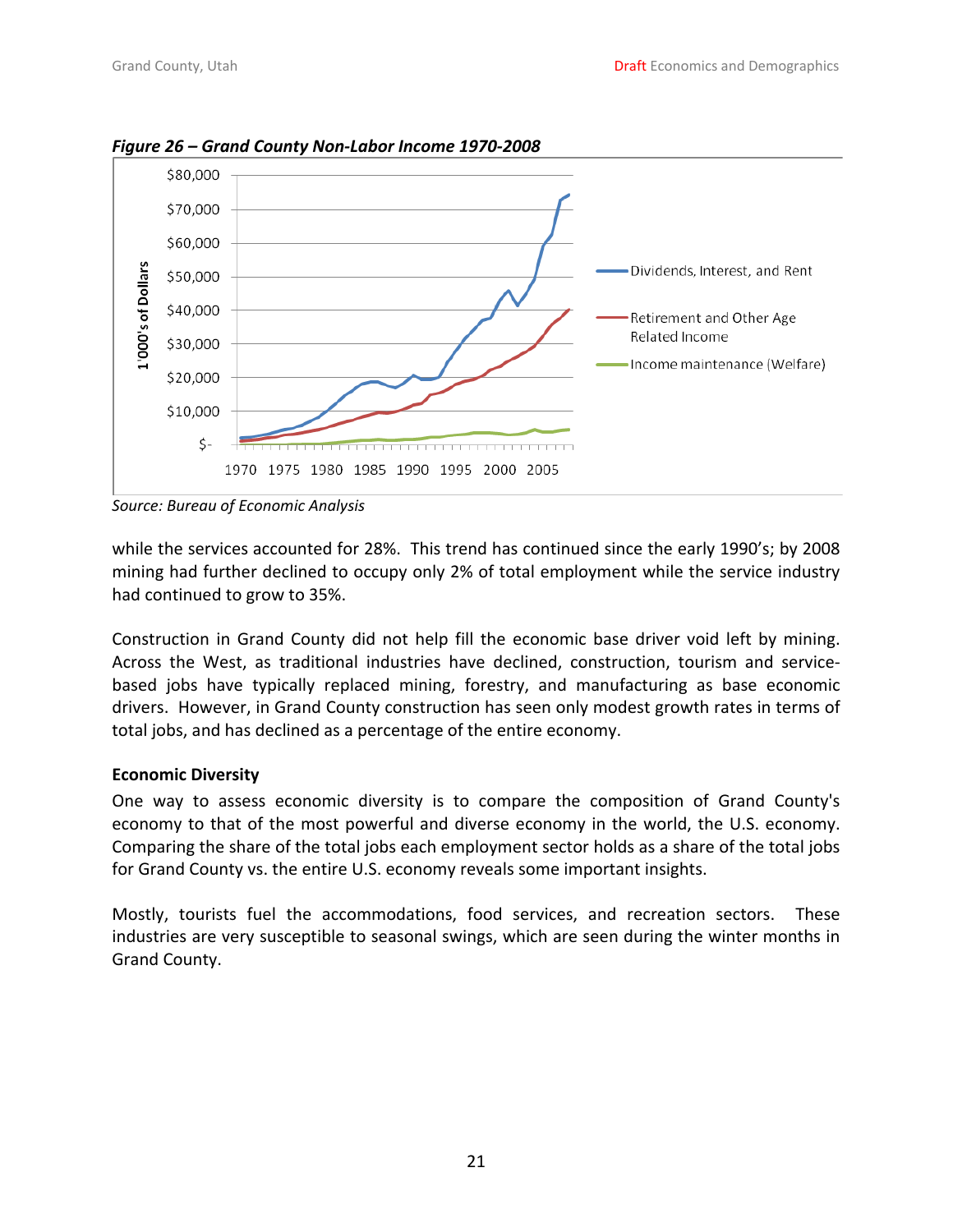

<span id="page-21-0"></span>*Figure 27 – Mining, Construction and Service Jobs 1970‐2008[5](#page-21-1)*

Grand County's economy has a relatively weak position in manufacturing, finance, insurance, and professional services. These industries provide a stable economic base for many communities across the country. It is typical for a local economy to rely on some industries more than others.

*Figure 28‐ Employment Share of Total Economy ‐ Grand County vs. United States*



*Source: Economic Profiling System, Headwaters Economics*

*Source: BEA*

<span id="page-21-1"></span><sup>5</sup> Number of mining jobs suppressed for years, 2001‐2002, and 2006‐2008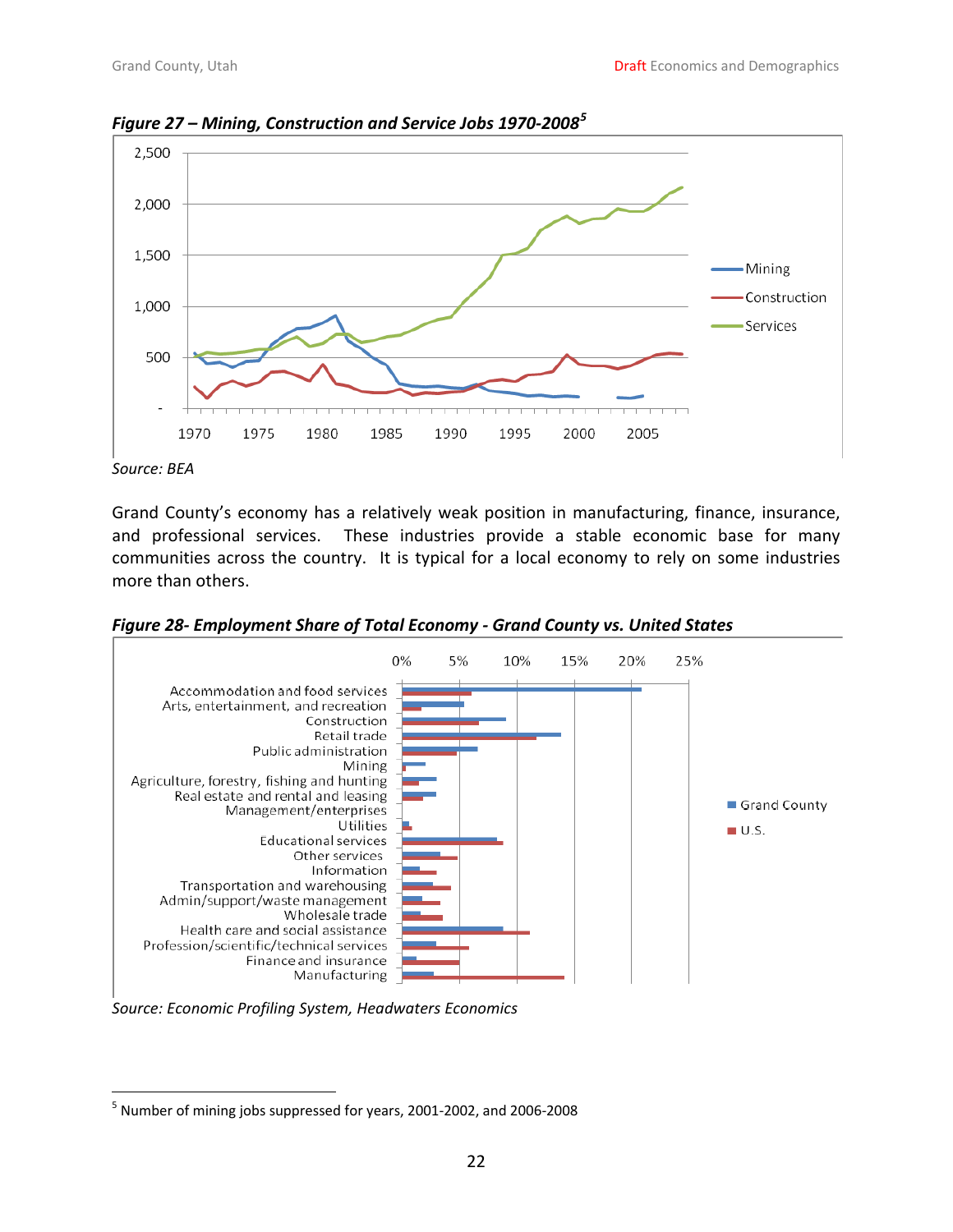|                                                                                                                                                                                                                                                                                                                                                                                                                                                                                                                                | $-15%$ | $-10%$ | -5% | 0% | 5% | 10% | 15% | 20% |
|--------------------------------------------------------------------------------------------------------------------------------------------------------------------------------------------------------------------------------------------------------------------------------------------------------------------------------------------------------------------------------------------------------------------------------------------------------------------------------------------------------------------------------|--------|--------|-----|----|----|-----|-----|-----|
| Accommodation and food services<br>Arts, entertainment, and recreation<br>Construction<br>Retail trade<br>Public administration<br>Mining<br>Agriculture, forestry, fishing and hunting<br>Real estate and rental and leasing<br>Management/enterprises<br>Utilities<br>Educational services<br>Other services<br>Information<br>Transportation and warehousing<br>Admin/support/waste management<br>Wholesale trade<br>Health care and social assistance<br>Profession/scientific/technical services<br>Finance and insurance |        |        |     |    |    |     |     |     |
| Manufacturing                                                                                                                                                                                                                                                                                                                                                                                                                                                                                                                  |        |        |     |    |    |     |     |     |

<span id="page-22-0"></span>*Figure 29 – Difference In Share ‐ Grand County vs. United States* 

*Source: Economic Profiling System, Headwaters Economics*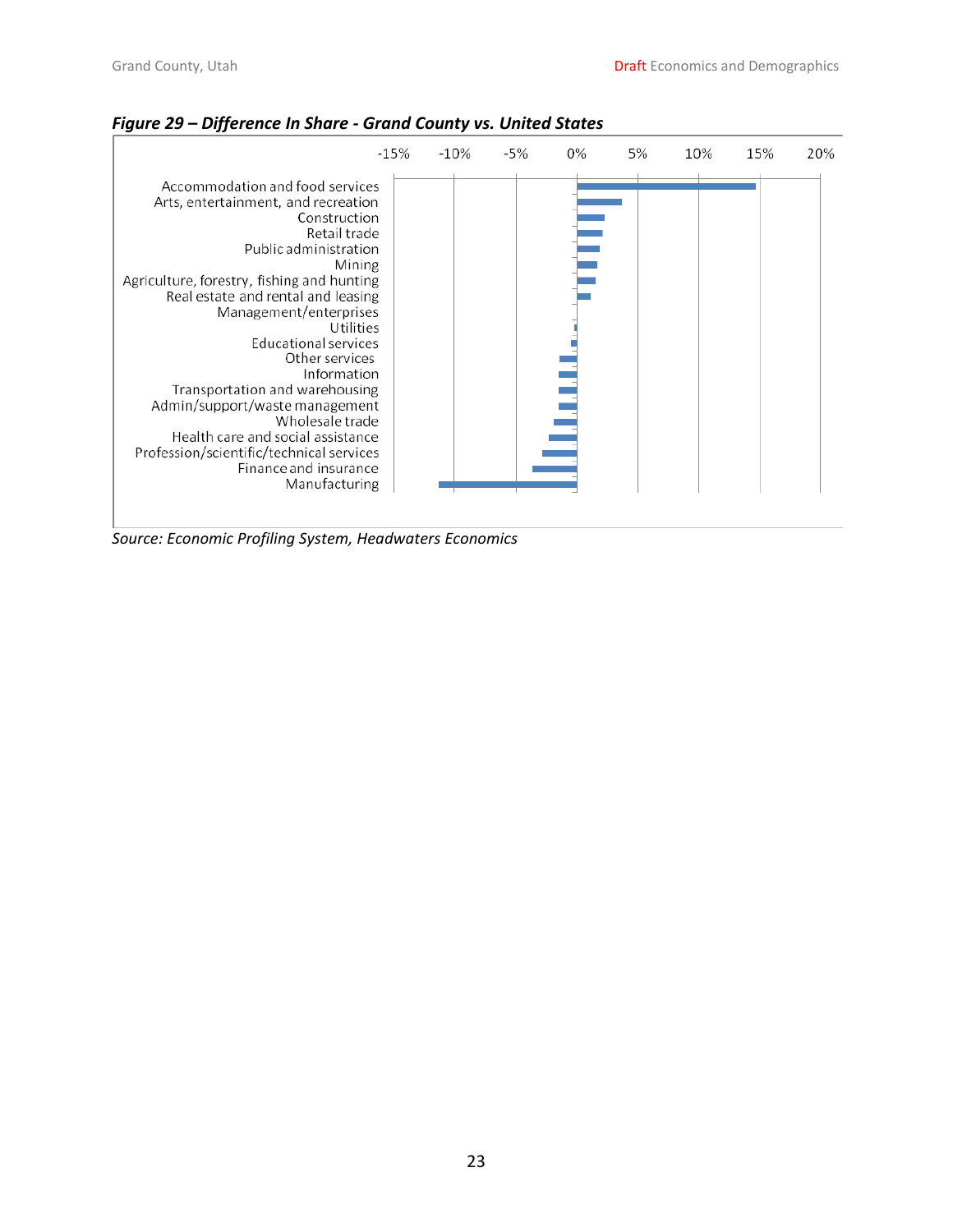# <span id="page-23-0"></span>**BENCHMARKING GRAND COUNTY**

In this portion of the report, key indicators in Grand County are compared to statewide indicators or indicators from other counties in the West. This helps the community to know where it stands in relation to other places.

### **Population**

Since 1980 the population in Grand County has grown by 1,300 residents, which represents a 16% increase. This change is considerably lower than the population changes experienced in La Plata, San Miguel and Taos counties. The overall 16% increase since 1980 includes a period of decreasing population rates which occurred in the 1980's when the mining industry in the county began to decline. The relatively low population change as compared to other tourist‐ destination counties is likely due to the relatively recent development of tourism in Grand County and Moab. Where Grand County has had only a couple of decades to establish itself as a major tourist destination, the other counties began the transformation in the 1950's and 1960's. However, it seems as though Grand County has completed this transformation, as the growth rates between 2000 and 2008 in Grand County are equivalent to those of La Plata and San Miguel counties, and even stronger than those in Taos.

#### *Figure 30‐ Population 1980‐2008*

| -                    |        |        |        |        |                  |
|----------------------|--------|--------|--------|--------|------------------|
| County, State        | 1980   | 1990   | 2000   | 2008   | %Change1980-2008 |
| Grand, Utah          | 8.257  | 6,620  | 8.399  | 9.598  | 16%              |
| La Plata, Colorado   | 27,431 | 32,505 | 44.221 | 50.633 | 85%              |
| San Miguel, Colorado | 3,192  | 3,741  | 6.616  | 7.527  | 136%             |
| Taos, New Mexico     | 19,551 | 23,235 | 30,062 | 31.508 | 61%              |
|                      |        |        |        |        |                  |

*Source: Bureau of Economic Analysis*



#### *Figure 31‐ Population 1980‐2008*

*Source: BEA*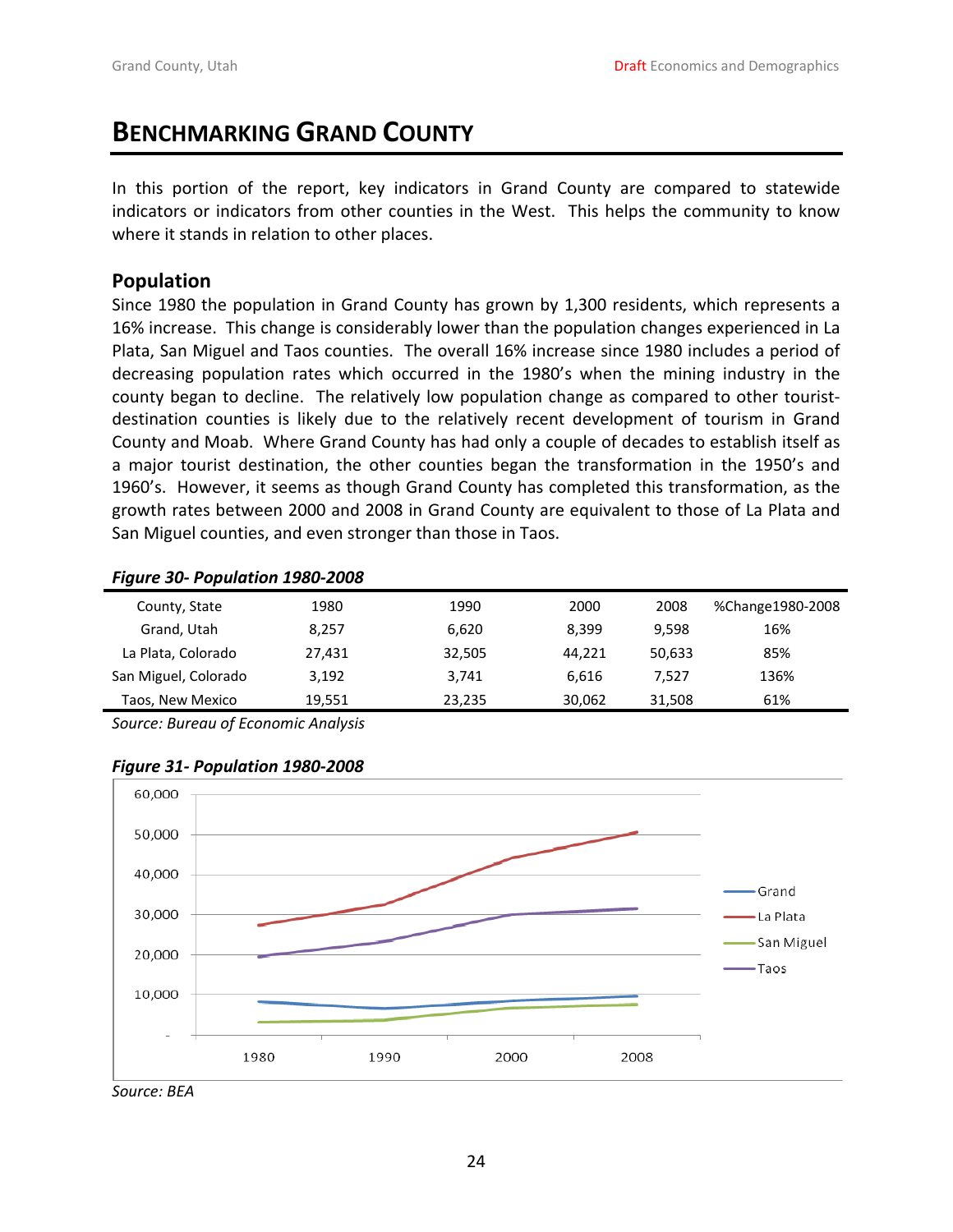#### <span id="page-24-0"></span>**Per Capita Income**

Personal per capita income in Grand County has increased since 1980; however, as is the case with its population, the rate of increase has not been as high as in other counties whose economies are now built around the tourism industry. The relatively small increase that occurred between 1980 and 1990 can again be attributed to the collapse of the mining industry. However, the slow growth was replaced in the 1990's as the county began to recover from the withdrawal of a major economic driver, and personal income is currently increasing at similar rates to other similar counties, with the exception of Taos County.

| .          |       |        |    |        |        |                  |
|------------|-------|--------|----|--------|--------|------------------|
|            | 1980  | 1990   |    | 2000   | 2008   | %Change1980-2008 |
| Grand      | 9,961 | 12,396 | S  | 20.864 | 29.019 | 191%             |
| La Plata   | 8,680 | 15,774 | Ŝ. | 28,251 | 40.677 | 369%             |
| San Miguel | 8,707 | 16.968 | -Ś | 25.079 | 37.914 | 335%             |
| Taos       | 6,388 | 11.660 | Ś  | 19.322 | 33,131 | 419%             |
|            |       |        |    |        |        |                  |

#### *Figure 32‐ Per Capita Income 1980‐2008*

*Source: Bureau of Economic Analysis*

*Figure 33‐ Change in Per Capita Income by Decade* 



Source: BEA

#### **Employment**

Employment trends in Grand County mirror the population patterns described above. Total employment decreased in the 1980's; however, once the economy in Grand County shifted, and the county began to realize the value of its abundant natural resources and recreational opportunities, employment began increasing and the proportional job gains were again similar to those exhibited by other resort and amenity‐based communities.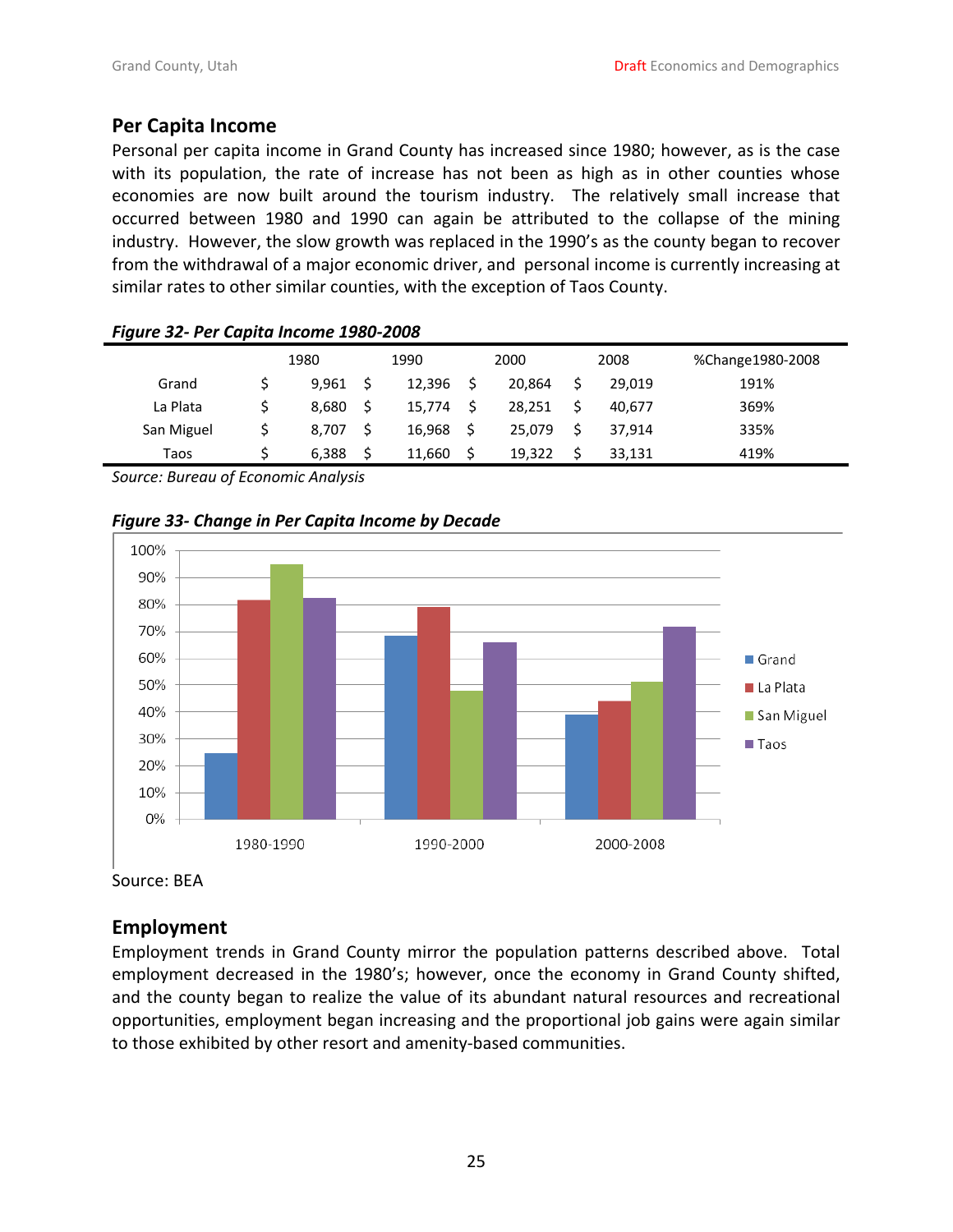| -          |        |        |        |        |                  |
|------------|--------|--------|--------|--------|------------------|
|            | 1980   | 1990   | 2000   | 2008   | %Change1980-2008 |
| Grand      | 4,105  | 3.477  | 5,740  | 6,959  | 70%              |
| La Plata   | 14,382 | 19,786 | 31,255 | 39,781 | 177%             |
| San Miguel | 1,840  | 3,613  | 7,252  | 8,712  | 373%             |
| Taos       | 8,330  | 11,328 | 15,811 | 19,275 | 131%             |

#### <span id="page-25-0"></span>*Figure 34‐ Jobs 1980‐2008*

*Source: Bureau of Economic Analysis*

Unemployment rates during a recession in Grand County have been higher than those in La Plata and San Miguel counties, and lower than in Taos County. This suggests that the economies in La Plata and San Miguel generally weather a recession better than Grand County; this is most likely due to a diversified economy in La Plata County, and a tremendous amount of relative wealth in San Miguel County. If personal income, development and employment trends continue, it is likely that Grand County could perform similar to other resort economies in future recessions.

*Figure 35‐ Recession Year Unemployment Rates 1990, 2001, and 2008*

|            | 1990  | 2001 | 2009  |
|------------|-------|------|-------|
| Grand      | 7.4%  | 6.9% | 7.3%  |
| La Plata   | 5.8%  | 3.2% | 6.1%  |
| San Miguel | 5.0%  | 3.8% | 6.3%  |
| Taos       | 15.7% | 6.7% | 11.0% |

*Source: Bureau of Labor Statistics*

### **Federal Land Acreages**

Grand County has a tremendous amount of federally administered public lands. Nearly three‐ quarters of all the land in the county, more than 1.7 million acres, is public. The public lands include two national parks Arches and Canyonlands ‐ as well as the Manti‐La Sal National Forest and the McInnis Canyons National Conservation Area. By comparison, the other counties presented in this analysis are composed of between 40% and 60% federal lands.

#### *Figure 36‐ Federal Acres as % of Total Land*

|            | % of Total Acreage | <b>Total Acreage</b> | Acres of Federal Public Land |
|------------|--------------------|----------------------|------------------------------|
| Grand      | 73%                | 2,364,160            | 1,723,750                    |
| La Plata   | 40%                | 1,088,000            | 436,394                      |
| San Miguel | 59%                | 824,320              | 490,077                      |
| Taos       | 54%                | 1,411,200            | 758,728                      |

*Source: U.S. Department of the Interior, Payment In Lieu of Tax Statistics*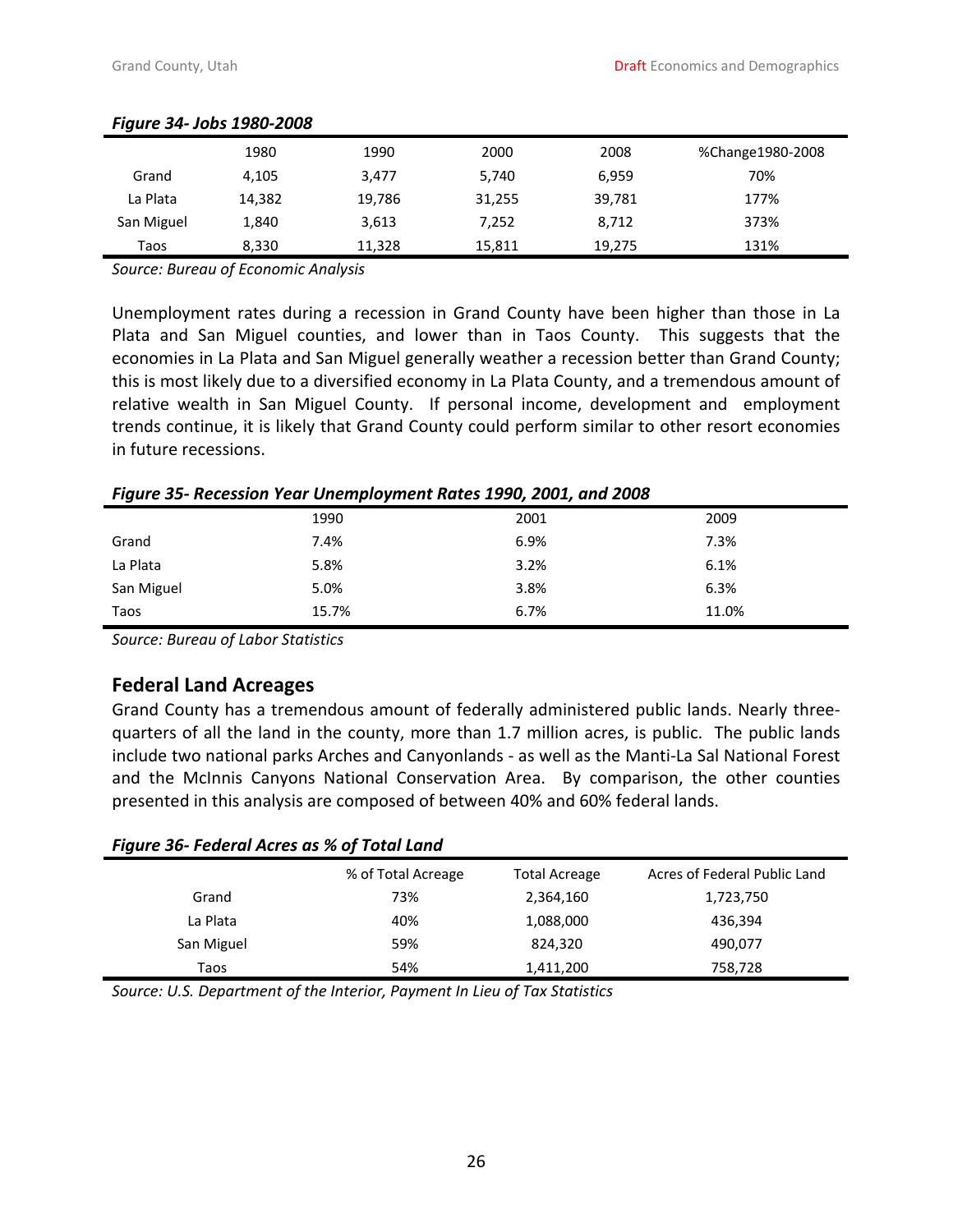

<span id="page-26-0"></span>*Figure 37‐ Federal Lands as a Percentage of Total*

*Source: U.S. Department of the Interior, Payment In Lieu of Tax Statistics*

# **Dependency Ratios**

A dependency ratio measures the non‐school age or labor force population against, the number of dependants. This analysis presents two dependency ratios, a school age ratio, and a labor force ration. The school age dependency ratio measures the number portion of the population that is under 18 against the remaining population. Grand County has a lower school age dependency ratio than Utah as a whole, this means that the Grand County population is generally older, and there is a larger adult population underlying the school age population. The second ratio measures the number of individuals in the workforce against the non-working population; it includes children under 15 and adults over 64. Grand County has a slightly lower dependency ratio than the state as whole.

| Figure 38- School Age and Labor Force Dependency Analysis |                  |            |           |            |            |                        |
|-----------------------------------------------------------|------------------|------------|-----------|------------|------------|------------------------|
|                                                           |                  |            |           |            | Total      | School Age Dependency  |
|                                                           | Ages 0-17        | % of Total | Age $18+$ | % Of Total | Population | Ratio                  |
| <b>Grand County</b>                                       | 2,171            | 22%        | 7,522     | 78%        | 9,693      | 29%                    |
| Utah                                                      | 899,090          | 31%        | 2,028,553 | 69%        | 2,927,643  | 44%                    |
|                                                           |                  |            |           |            |            |                        |
|                                                           |                  |            |           |            |            | Labor Force Dependency |
|                                                           | $0-14$ and $65+$ |            | 15-64     |            | Total      | Ratio                  |
| <b>Grand County</b>                                       | 3,091            | 32%        | 6,602     | 68%        | 9,693      | 47%                    |
| Utah                                                      | 1,025,541        | 35%        | 1,902,102 | 65%        | 2,927,643  | 54%                    |
|                                                           |                  |            |           |            |            |                        |

| Figure 38- School Age and Labor Force Dependency Analysis |  |  |
|-----------------------------------------------------------|--|--|
|-----------------------------------------------------------|--|--|

*Source: Utah DEA*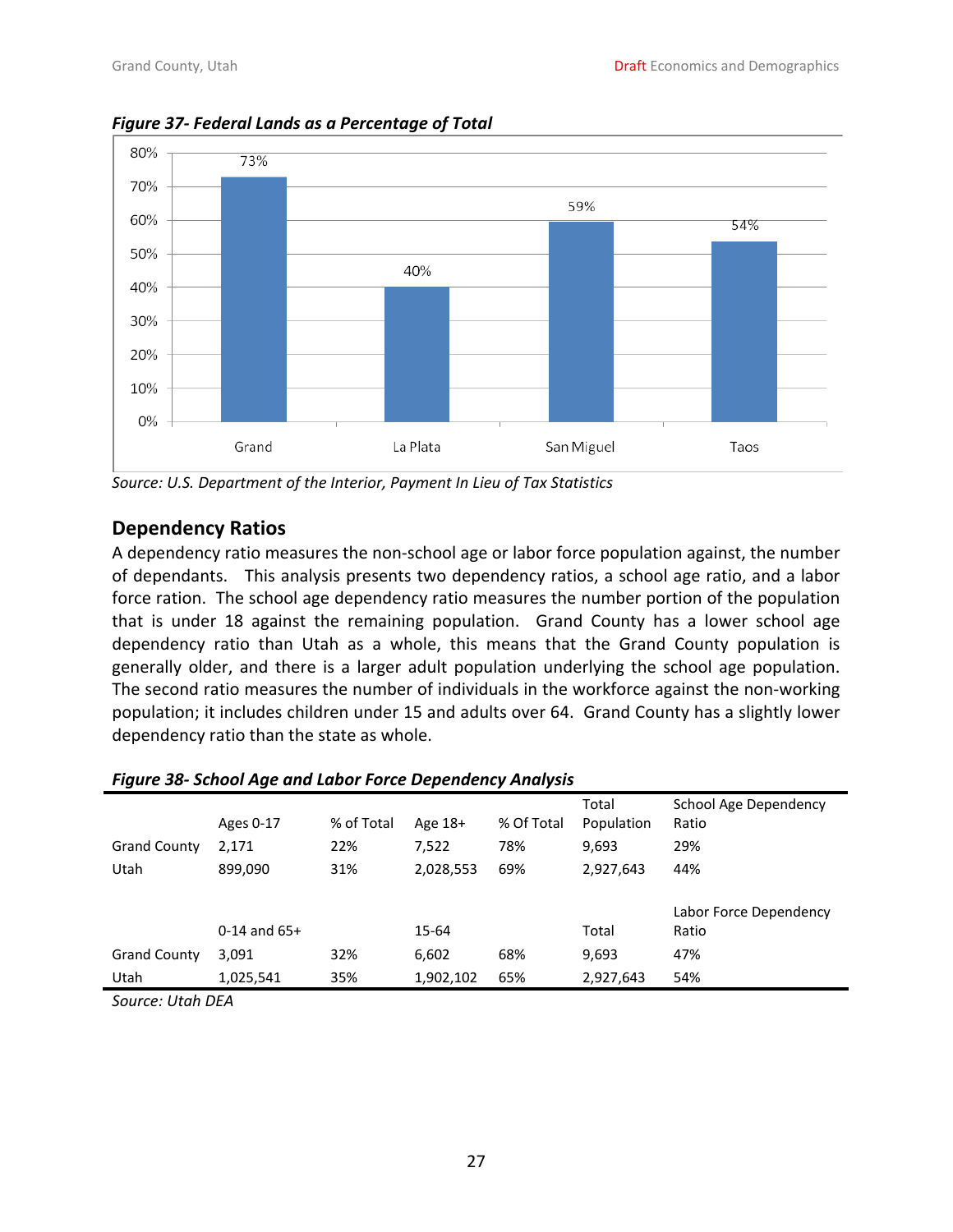<span id="page-27-0"></span>



*Source: Utah DEA*

*Figure 40‐ Labor Force Population % of Total* 



*Source: Utah DEA*

# **Education**

Measuring per capita income against class size and graduation rates allows for a comparison between wealth and educational performance. The three richest counties, the three poorest counties, and the state as a whole were chosen to contrast against Grand County. Overall there is not a strong correlation between a county's per capita income, and educational performance. Grand County which ranked 24 out of 48, occupies the middle range between San Juan County and Summit County. Grand County's class size is also in the middle of the range; however the